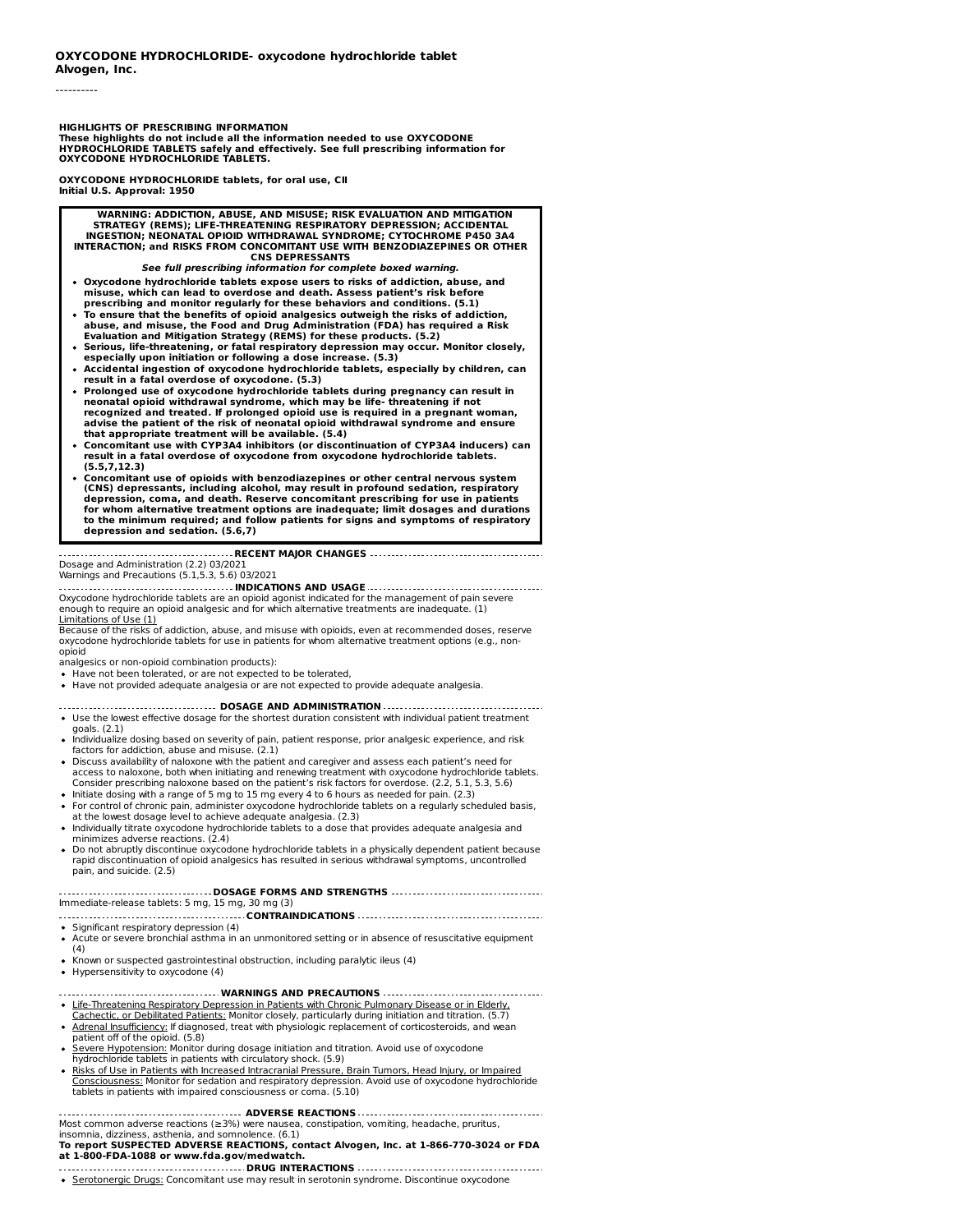mydrochloride tablets if serotonin syndrome is suspected. (7)

- Mixed Agonist/Antagonist and Partial Agonist Opioid Analgesics: Avoid use with oxycodone hydrochloride tablets because they may reduce analgesic effect of oxycodone hydrochloride tablets or precipitate withdrawal symptoms. (7)
- Monoamine Oxidase Inhibitors (MAOIs): Can potentiate the effects of morphine. Avoid concomitant use in patients receiving MAOIs or within 14 days of stopping treatment with an MAOI. (7)

**USE IN SPECIFIC POPULATIONS**

• Pregnancy: May cause fetal harm. (8.1)

**See 17 for PATIENT COUNSELING INFORMATION and Medication Guide.**

**Revised: 3/2021**

### **FULL PRESCRIBING INFORMATION: CONTENTS\* 1 INDICATIONS AND USAGE**

# **2 DOSAGE AND ADMINISTRATION**

- 2.1 Important Dosage and Administration Instructions
- **2.2 Patient Access to Naloxone for the Emergency Treatment of Opioid**

# **Overdose**

- 2.3 Initial Dosage
- 2.4 Titration and Maintenance of Therapy
- 2.5 Safe Reduction or Discontinuation of Oxycodone Hydrochloride Tablets

# **3 DOSAGE FORMS AND STRENGTHS**

# **4 CONTRAINDICATIONS**

# **5 WARNINGS AND PRECAUTIONS**

- 5.1 Addiction, Abuse, and Misuse
- 5.2 Opioid Analgesic Risk Evaluation and Mitigation Strategy (REMS)
- 5.3 Life-Threatening Respiratory Depression
- 5.4 Neonatal Opioid Withdrawal Syndrome
- 5.5 Risks of Concomitant Use or Discontinuation of Cytochrome P450 3A4 Inhibitors
- and Inducers
- 5.6 Risks from Concomitant Use with Benzodiazepines or Other CNS Depressants
- 5.7 Life-Threatening Respiratory Depression in Patients with Chronic Pulmonary
- Disease or in Elderly, Cachectic, or Debilitated Patients
- 5.8 Adrenal Insufficiency
- 5.9 Severe Hypotension
- 5.10 Risks of Use in Patients with Increased Intracranial Pressure, Brain Tumors,
- Head Injury, or Impaired Consciousness
- 5.11 Risks of Use in Patients with Gastrointestinal Conditions
- 5.12 Increased Risk of Seizures in Patients with Seizure Disorders
- 5.13 Withdrawal
- 5.14 Risks of Driving and Operating Machinery
- **6 ADVERSE REACTIONS**
- 6.1 Clinical Trials Experience
- 6.2 Postmarketing Experience
- **7 DRUG INTERACTIONS**

# **8 USE IN SPECIFIC POPULATIONS**

- 8.1 Pregnancy
- 8.2 Lactation
- 8.3 Females and Males of Reproductive Potential
- 8.4 Pediatric Use
- 8.5 Geriatric Use
- 8.6 Hepatic Impairment
- 8.7 Renal Impairment

### **9 DRUG ABUSE AND DEPENDENCE**

- 9.1 Controlled Substance
- 9.2 Abuse
- 9.3 Dependence
- **10 OVERDOSAGE**

#### **11 DESCRIPTION**

- **12 CLINICAL PHARMACOLOGY**
- 12.1 Mechanism of Action
- 12.2 Pharmacodynamics
- 12.3 Pharmacokinetics

# **13 NONCLINICAL TOXICOLOGY**

- 13.1 Carcinogenesis, Mutagenesis, Impairment of Fertility
- **16 HOW SUPPLIED/STORAGE AND HANDLING**

### **17 PATIENT COUNSELING INFORMATION**

 $\ast$  Sections or subsections omitted from the full prescribing information are not listed.

**FULL PRESCRIBING INFORMATION**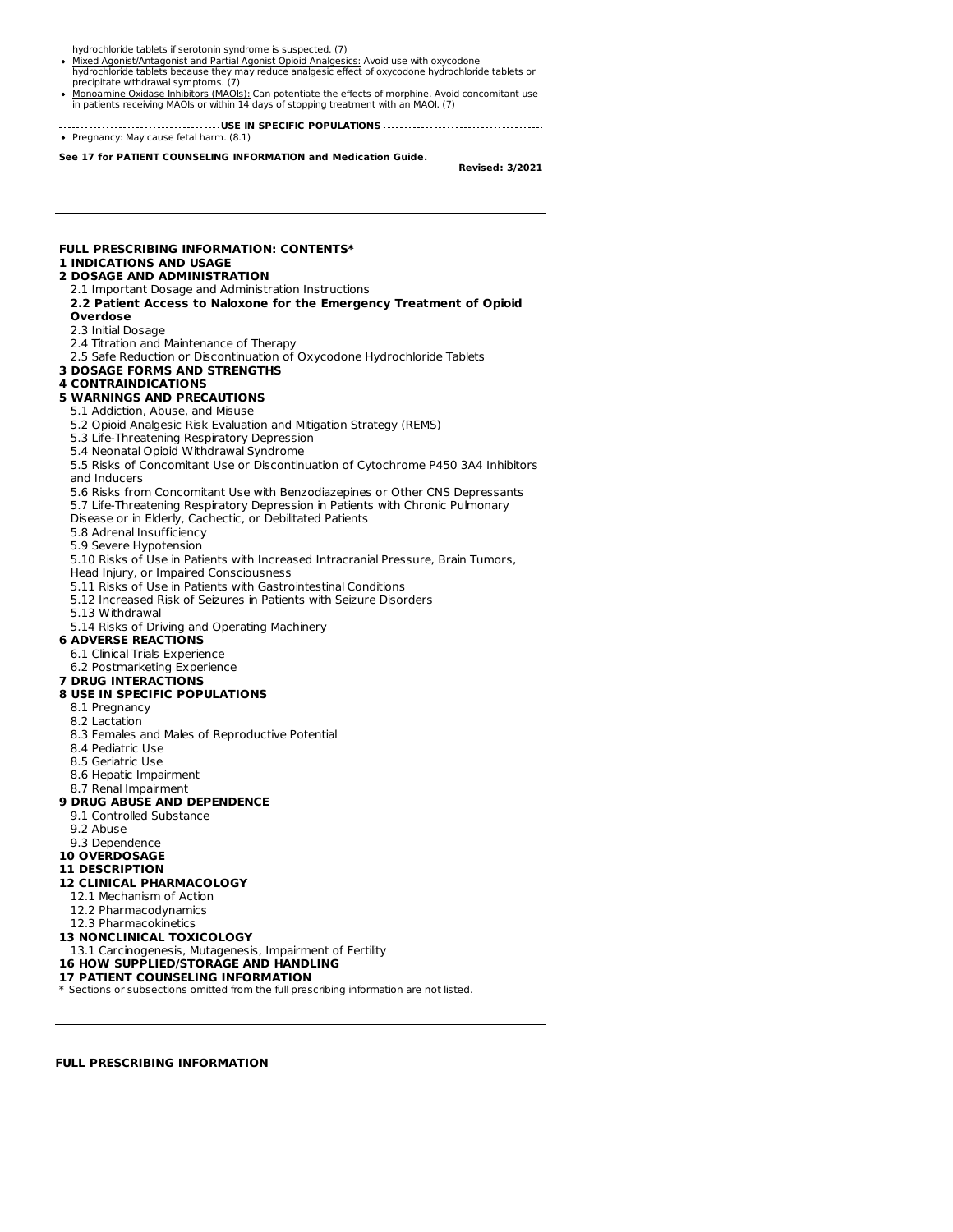**WARNING: ADDICTION, ABUSE, AND MISUSE; RISK EVALUATION AND MITIGATION STRATEGY (REMS); LIFE-THREATENING RESPIRATORY DEPRESSION; ACCIDENTAL INGESTION; NEONATAL OPIOID WITHDRAWAL SYNDROME; CYTOCHROME P450 3A4 INTERACTION; and RISKS FROM CONCOMITANT USE WITH BENZODIAZEPINES OR OTHER CNS DEPRESSANTS**

### **Addiction, Abuse, and Misuse**

**Oxycodone hydrochloride tablets expose patients and other users to the risks of opioid addiction, abuse, and misuse, which can lead to overdose and death. Assess each patient's risk prior to prescribing oxycodone hydrochloride tablets, and monitor all patients regularly for the development of these behaviors and conditions [see Warnings and Precautions (5.1)].**

### **Opioid Analgesic Risk Evaluation and Mitigation Strategy (REMS)**

**To ensure that the benefits of opioid analgesics outweigh the risks of addiction, abuse, and misuse, the Food and Drug Administration (FDA) has required a REMS for these products[see Warnings and Precautions (5.2)]. Under the requirements of the REMS, drug companies with approved opioid analgesic products must make REMS-compliant education programs available to healthcare providers. Healthcare providers are strongly encouraged to**

**• complete a REMS-compliant education program,**

**• counsel patients and/or their caregivers, with every prescription, on safe use, serious risks, storage, and disposal of these products, • emphasize to patients and their caregivers the importance of reading the Medication Guide every time it is provided by their pharmacist, and • consider other tools to improve patient, household, and community safety.**

# **Life-Threatening Respiratory Depression**

**Serious, life-threatening, or fatal respiratory depression may occur with use of oxycodone hydrochloride tablets. Monitor for respiratory depression, especially during initiation of oxycodone hydrochloride tablets or following a dose increase [see Warnings and Precautions (5.3)].**

# **Accidental Ingestion**

**Accidental ingestion of even one dose of oxycodone hydrochloride tablets, especially by children, can result in a fatal overdose of oxycodone [see Warnings and Precautions (5.3)].**

# **Neonatal Opioid Withdrawal Syndrome**

**Prolonged use of oxycodone hydrochloride tablets during pregnancy can result in neonatal opioid withdrawal syndrome, which may be lifethreatening if not recognized and treated, and requires management according to protocols developed by neonatology experts. If opioid use is required for a prolonged period in a pregnant woman, advise the patient of the risk of neonatal opioid withdrawal syndrome and ensure that appropriate treatment will be available [see Warnings and Precautions (5.4)].**

# **Cytochrome P450 3A4 Interaction**

**The concomitant use of oxycodone hydrochloride tablets with all cytochrome P450 3A4 inhibitors may result in an increase in oxycodone plasma concentrations, which could increase or prolong adverse reactions and may cause potentially fatal respiratory depression. In addition, discontinuation of a concomitantly used cytochrome P450 3A4 inducer may result in an increase in oxycodone plasma concentration. Monitor patients receiving oxycodone hydrochloride tablets and any CYP3A4 inhibitor or inducer [see Warnings and Precautions (5.5), Drug Interactions (7), Clinical Pharmacology (12.3)].**

# **Risks from Concomitant Use with Benzodiazepines or Other CNS Depressants**

**Concomitant use of opioids with benzodiazepines or other central nervous system (CNS) depressants, including alcohol, may result in profound sedation, respiratory depression, coma, and death [see Warnings and Precautions (5.6), Drug Interactions (7)].**

**• Reserve concomitant prescribing of oxycodone hydrochloride tablets and benzodiazepines or other CNS depressants for use in patients for whom alternative treatment options are inadequate.**

**• Limit dosages and durations to the minimum required.**

**• Follow patients for signs and symptoms of respiratory depression and sedation.**

# **1 INDICATIONS AND USAGE**

Oxycodone hydrochloride tablets are indicated for the management of pain severe enough to require an opioid analgesic and for which alternative treatments are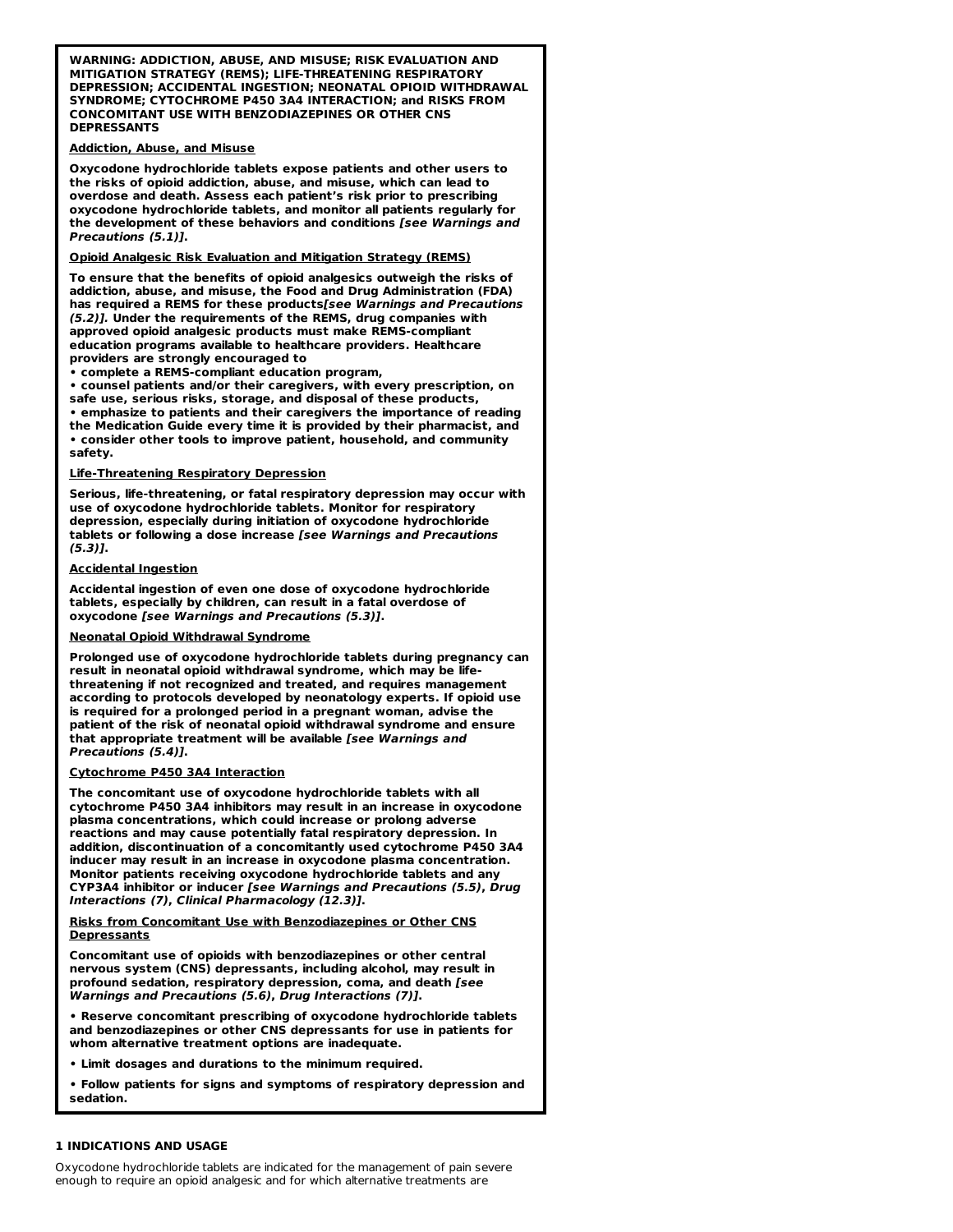#### inadequate.

### Limitations of Use

Because of the risks of addiction, abuse, and misuse with opioids, even at recommended doses [see Warnings and Precautions (5.1)], reserve oxycodone hydrochloride tablets for use in patients for whom alternative treatment options (e.g., non-opioid analgesics or opioid combination products):

- Have not been tolerated or are not expected to be tolerated,
- Have not provided adequate analgesia or are not expected to provide adequate analgesia.

### **2 DOSAGE AND ADMINISTRATION**

### **2.1 Important Dosage and Administration Instructions**

Use the lowest effective dosage for the shortest duration consistent with individual patient treatment goals [see Warnings and Precautions (5)].

Initiate the dosing regimen for each patient individually, taking into account the patient's severity of pain, patient response, prior analgesic treatment experience, and risk factors for addiction, abuse, and misuse [see Warnings and Precautions (5.1)].

Monitor patients closely for respiratory depression, especially within the first 24 to 72 hours of initiating therapy and following dosage increases with oxycodone hydrochloride tablets and adjust the dosage accordingly [see Warnings and Precautions (5.3)].

# **2.2 Patient Access to Naloxone for the Emergency Treatment of Opioid Overdose**

Discuss the availability of naloxone for the emergency treatment of opioid overdose with the patient and caregiver and assess the potential need for access to naloxone, both when initiating and renewing treatment with oxycodone hydrochloride tablets [see Warnings and Precautions (5.3), Patient Counseling Information (17)].

Inform patients and caregivers about the various ways to obtain naloxone as permitted by individual state naloxone dispensing and prescribing requirements or guidelines (e.g., by prescription, directly from a pharmacist, or as part of a community-based program). Consider prescribing naloxone, based on the patient's risk factors for overdose, such as concomitant use of CNS depressants, a history of opioid use disorder, or prior opioid overdose. The presence of risk factors for overdose should not prevent the proper management of pain in any given patient [see Warnings and Precautions (5.1, 5.3, 5.6)].

Consider prescribing naloxone if the patient has household members (including children) or other close contacts at risk for accidental ingestion or overdose.

# **2.3 Initial Dosage**

Although it is not possible to list every condition that is important to the selection of the initial dose of oxycodone hydrochloride tablets, attention must be given to:

1. the daily dose, potency and characteristics of a full agonist or mixed agonist/antagonist the patient has been taking previously.

2. the reliability of the relative potency estimate to calculate the dose of oxycodone hydrochloride needed .

3. the degree of opioid tolerance .

4. the general condition and medical status of the patient, including the patient's weight and age.

5. the balance between pain management and adverse reactions.

6. the type and severity of the patient's pain.

7. risk factors for abuse or addiction, including a prior history of abuse or addiction.

Use of Oxycodone Hydrochloride Tablets as the First Opioid Analgesic

Initiate treatment with oxycodone hydrochloride tablets in a dosing range of 5 mg to 15 mg every 4 to 6 hours as needed for pain. Titrate the dose based upon the individual patient's response to their initial dose of oxycodone hydrochloride tablets. Patients with chronic pain should have their dosage given on an around-the-clock basis to prevent the reoccurrence of pain rather than treating the pain after it has occurred. This dose can then be adjusted to an acceptable level of analgesia taking into account side effects experienced by the patient.

For control of severe chronic pain, oxycodone hydrochloride tablets should be administered on a regularly scheduled basis, every 4 to 6 hours, at the lowest dosage level that will achieve adequate analgesia.

### ion from Other Opioids to Oxycodone Hydrochloride Tablets

There is inter-patient variability in the potency of opioid drugs and opioid formulations. Therefore, a conservative approach is advised when determining the total daily dosage of oxycodone hydrochloride tablets. It is safer to underestimate a patient's 24-hour oxycodone hydrochloride tablets dosage than to overestimate the 24-hour oxycodone hydrochloride tablets dosage and manage an adverse reaction due to overdose. If a patient has been receiving opioid-containing medications prior to taking oxycodone hydrochloride tablets, the potency of the prior opioid relative to oxycodone should be factored into the selection of the total daily dose (TDD) of oxycodone.

In converting patients from other opioids to oxycodone hydrochloride tablets close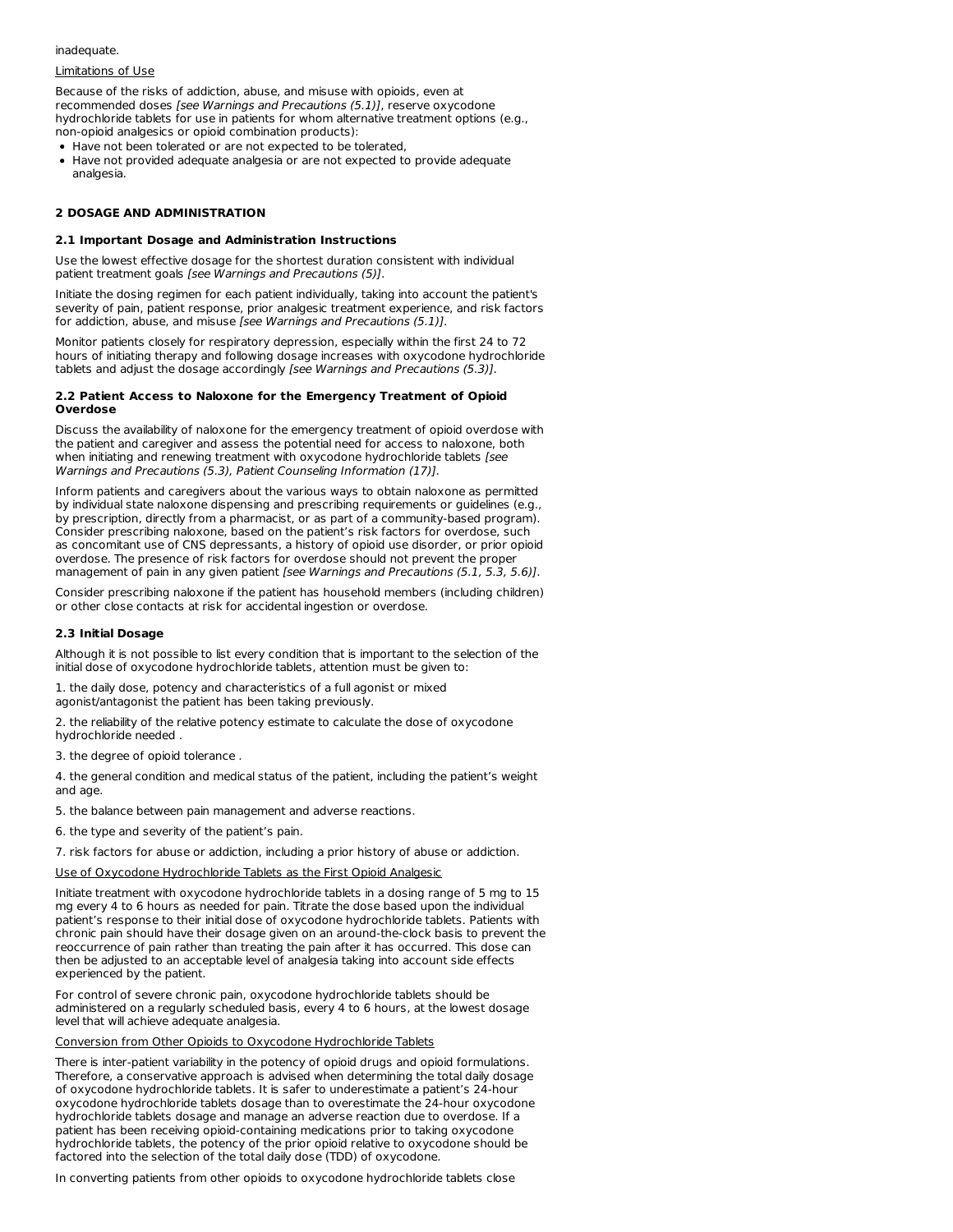observation and adjustment of dosage based upon the patient's response to oxycodone hydrochloride tablets is imperative. Administration of supplemental analgesia for breakthrough or incident pain and titration of the total daily dose of oxycodone hydrochloride tablets may be necessary, especially in patients who have disease states that are changing rapidly.

Conversion from Fixed-Ratio Opioid/Acetaminophen, Opioid/Aspirin, or Opioid/Nonsteroidal Combination Drugs

When converting patients from fixed ratio opioid/non-opioid drug regimens a decision should be made whether or not to continue the non-opioid analgesic. If a decision is made to discontinue the use of non-opioid analgesic, it may be necessary to titrate the dose of oxycodone hydrochloride tablets in response to the level of analgesia and adverse effects afforded by the dosing regimen. If the non-opioid regimen is continued as a separate single entity agent, the starting dose oxycodone hydrochloride tablets should be based upon the most recent dose of opioid as a baseline for further titration of oxycodone. Incremental increases should be gauged according to side effects to an acceptable level of analgesia.

Conversion from Oxycodone Hydrochloride Tablets to Extended-Release Oxycodone

The relative bioavailability of oxycodone hydrochloride tablets compared to extendedrelease oxycodone is unknown, so conversion to extended-release tablets must be accompanied by close observation for signs of excessive sedation and respiratory depression.

# **2.4 Titration and Maintenance of Therapy**

Individually titrate oxycodone hydrochloride tablets to a dose that provides adequate analgesia and minimizes adverse reactions. Continually reevaluate patients receiving oxycodone hydrochloride tablets to assess the maintenance of pain control and the relative incidence of adverse reactions, as well as monitoring for the development of addiction, abuse, or misuse [see Warnings and Precautions (5.1)]. Frequent communication is important among the prescriber, other members of the healthcare team, the patient, and the caregiver/family during periods of changing analgesic requirements, including initial titration.

If the level of pain increases after dosage stabilization, attempt to identify the source of increased pain before increasing the oxycodone hydrochloride tablets dosage. If unacceptable opioid-related adverse reactions are observed, consider reducing the dosage. Adjust the dosage to obtain an appropriate balance between management of pain and opioid-related adverse reactions.

# **2.5 Safe Reduction or Discontinuation of Oxycodone Hydrochloride Tablets**

Do not abruptly discontinue oxycodone hydrochloride tablets in patients who may be physically dependent on opioids. Rapid discontinuation of opioid analgesics in patients who are physically dependent on opioids has resulted in serious withdrawal symptoms, uncontrolled pain, and suicide. Rapid discontinuation has also been associated with attempts to find other sources of opioid analgesics, which may be confused with drugseeking for abuse. Patients may also attempt to treat their pain or withdrawal symptoms with illicit opioids, such as heroin, and other substances.

When a decision has been made to decrease the dose or discontinue therapy in an opioid-dependent patient taking oxycodone hydrochloride tablets, there are a variety of factors that should be considered, including the dose of oxycodone hydrochloride tablets the patient has been taking, the duration of treatment, the type of pain being treated, and the physical and psychological attributes of the patient. It is important to ensure ongoing care of the patient and to agree on an appropriate tapering schedule and follow-up plan so that patient and provider goals and expectations are clear and realistic. When opioid analgesics are being discontinued due to a suspected substance use disorder, evaluate and treat the patient, or refer for evaluation and treatment of the substance use disorder. Treatment should include evidence-based approaches, such as medication assisted treatment of opioid use disorder. Complex patients with comorbid pain and substance use disorders may benefit from referral to a specialist.

There are no standard opioid tapering schedules that are suitable for all patients. Good clinical practice dictates a patient-specific plan to taper the dose of the opioid gradually. For patients on oxycodone hydrochloride tablets who are physically opioid-dependent, initiate the taper by a small enough increment (e.g., no greater than 10% to 25% of the total daily dose) to avoid withdrawal symptoms, and proceed with dose-lowering at an interval of every 2 to 4 weeks. Patients who have been taking opioids for briefer periods of time may tolerate a more rapid taper.

It may be necessary to provide the patient with lower dosage strengths to accomplish a successful taper. Reassess the patient frequently to manage pain and withdrawal symptoms, should they emerge. Common withdrawal symptoms include restlessness, lacrimation, rhinorrhea, yawning, perspiration, chills, myalgia, and mydriasis. Other signs and symptoms also may develop, including irritability, anxiety, backache, joint pain, weakness, abdominal cramps, insomnia, nausea, anorexia, vomiting, diarrhea, or increased blood pressure, respiratory rate, or heart rate. If withdrawal symptoms arise, it may be necessary to pause the taper for a period of time or raise the dose of the opioid analgesic to the previous dose, and then proceed with a slower taper. In addition, monitor patients for any changes in mood, emergence of suicidal thoughts, or use of other substances.

When managing patients taking opioid analgesics, particularly those who have been treated for a long duration and/or with high doses for chronic pain, ensure that a multimodal approach to pain management, including mental health support (if needed), is in place prior to initiating an opioid analgesic taper. A multimodal approach to pain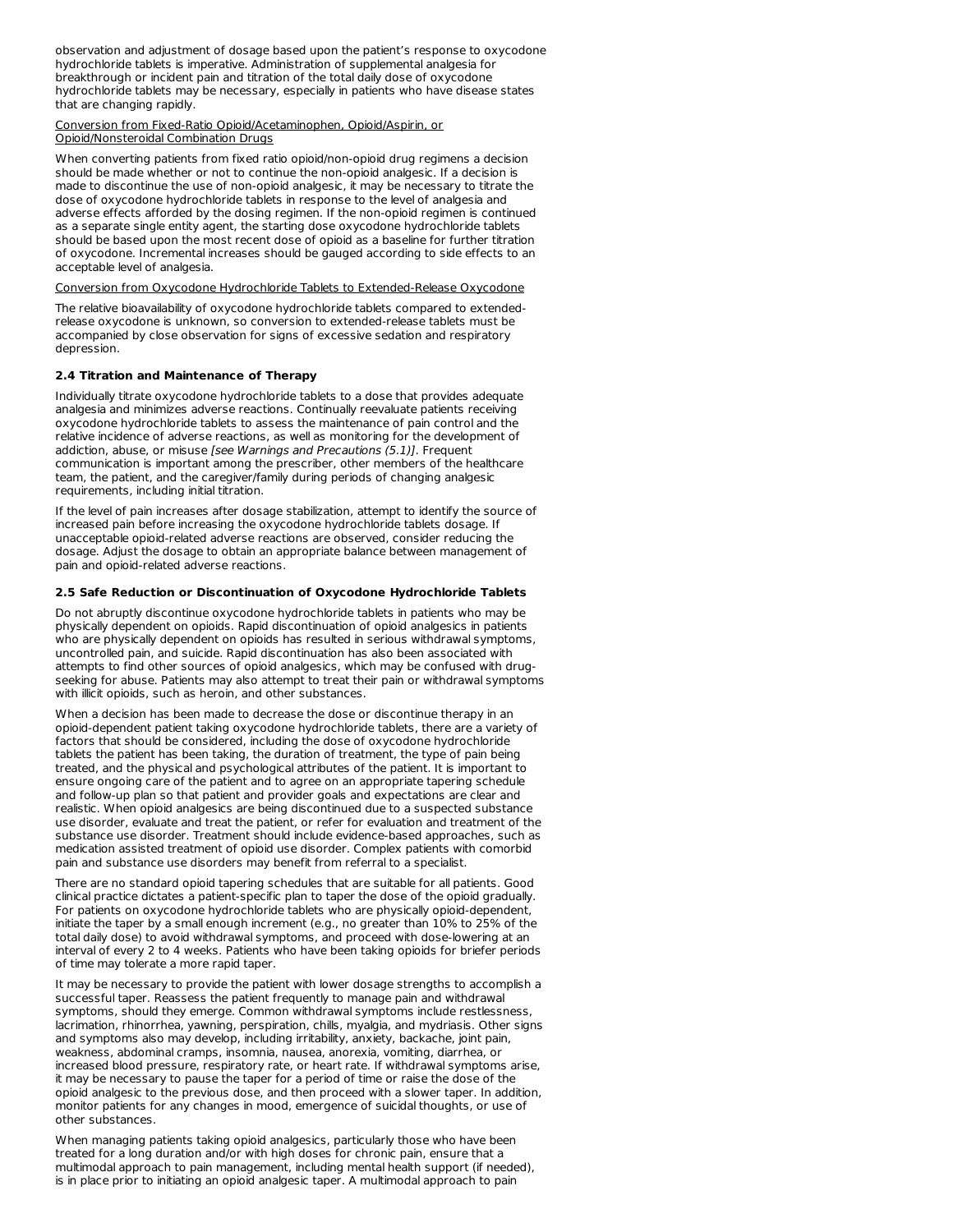management may optimize the treatment of chronic pain, as well as assist with the successful tapering of the opioid analgesic [see Warnings and Precautions (5.13), Drug Abuse and Dependence (9.3)].

# **3 DOSAGE FORMS AND STRENGTHS**

Oxycodone hydrochloride tablets, USP are available as follows:

5 mg tablets: white, round, biconvex tablets debossed "ALG 263" on one side and score line on the other side.

15 mg tablets: green, round, biconvex tablets, debossed "ALG 264" on one side and score line on the other side.

30 mg tablets: blue, round, biconvex tablets, debossed "ALG 265" on one side and score line on the other side.

# **4 CONTRAINDICATIONS**

Oxycodone hydrochloride tablets are contraindicated in patients with:

- Significant respiratory depression [see Warnings and Precautions (5.3)].
- Acute or severe bronchial asthma in an unmonitored setting or in the absence of resuscitative equipment or hypercarbia [see Warnings and Precautions (5.7)].
- Known or suspected gastrointestinal obstruction, including paralytic ileus [see Warnings and Precautions (5.11)].
- Known hypersensitivity (e.g., anaphylaxis) to oxycodone [see Adverse Reactions  $(6.2)$ ].

# **5 WARNINGS AND PRECAUTIONS**

# **5.1 Addiction, Abuse, and Misuse**

Oxycodone hydrochloride tablets contain oxycodone, a Schedule II controlled substance. As an opioid, oxycodone hydrochloride tablets expose users to the risks of addiction, abuse, and misuse [see Drug Abuse and Dependence (9)].

Although the risk of addiction in any individual is unknown, it can occur in patients appropriately prescribed oxycodone hydrochloride tablets. Addiction can occur at recommended dosages and if the drug is misused or abused.

Assess each patient's risk for opioid addiction, abuse, or misuse prior to prescribing oxycodone hydrochloride tablets, and monitor all patients receiving oxycodone hydrochloride tablets for the development of these behaviors and conditions. Risks are increased in patients with a personal or family history of substance abuse (including drug or alcohol abuse or addiction) or mental illness (e.g., major depression). The potential for these risks should not, however, prevent the proper management of pain in any given patient. Patients at increased risk may be prescribed opioids such as oxycodone hydrochloride tablets, but use in such patients necessitates intensive counseling about the risks and proper use of oxycodone hydrochloride tablets along with intensive monitoring for signs of addiction, abuse, and misuse. Consider prescribing naloxone for the emergency treatment of opioid overdose [see Dosage and Administration (2.2), Warnings and Precautions (5.3)].

Opioids are sought by drug abusers and people with addiction disorders and are subject to criminal diversion. Consider these risks when prescribing or dispensing oxycodone hydrochloride tablets. Strategies to reduce these risks include prescribing the drug in the smallest appropriate quantity and advising the patient on the proper disposal of unused drugs [see Patient Counseling Information (17)]. Contact local state professional licensing board or state controlled substances authority for information on how to prevent and detect abuse or diversion of this product.

# **5.2 Opioid Analgesic Risk Evaluation and Mitigation Strategy (REMS)**

To ensure that the benefits of opioid analgesics outweigh the risks of addiction, abuse, and misuse, the Food and Drug Administration (FDA) has required a Risk Evaluation and Mitigation Strategy (REMS) for these products. Under the requirements of the REMS, drug companies with approved opioid analgesic products must make REMS-compliant education programs available to healthcare providers. Healthcare providers are strongly encouraged to do all of the following:

• Complete a REMS-compliant education program offered by an accredited provider of continuing education (CE) or another education program that includes all the elements of the FDA Education Blueprint for Health Care Providers Involved in the Management or Support of Patients with Pain.

• Discuss the safe use, serious risks, and proper storage and disposal of opioid analgesics with patients and/or their caregivers every time these medicines are prescribed. The Patient Counseling Guide (PCG) can be obtained at this link: www.fda.gov/OpioidAnalgesicREMSPCG.

• Emphasize to patients and their caregivers the importance of reading the Medication Guide that they will receive from their pharmacist every time an opioid analgesic is dispensed to them.

• Consider using other tools to improve patient, household, and community safety, such as patient-prescriber agreements that reinforce patient-prescriber responsibilities.

To obtain further information on the opioid analgesic REMS and for a list of accredited REMS CME/CE, call 1-800-503-0784, or log on to www.opioidanalgesicrems.com. The FDA Blueprint can be found at www.fda.gov/OpioidAnalgesicREMSBlueprint.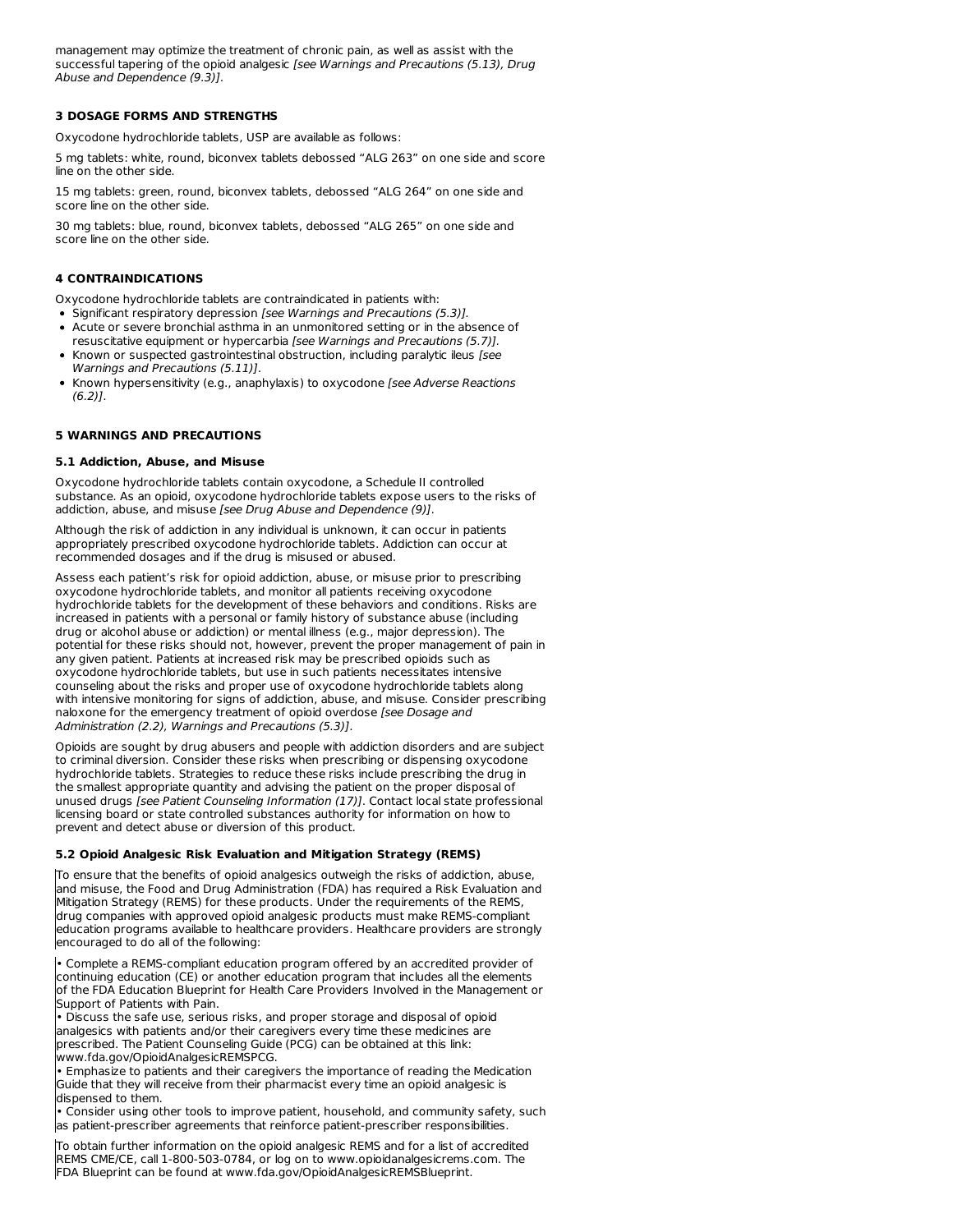# **5.3 Life-Threatening Respiratory Depression**

Serious, life-threatening, or fatal respiratory depression has been reported with the use of opioids, even when used as recommended. Respiratory depression, if not immediately recognized and treated, may lead to respiratory arrest and death. Management of respiratory depression may include close observation, supportive measures, and use of opioid antagonists, depending on the patient's clinical status [see Overdosage (10)]. Carbon dioxide (CO $_2$ ) retention from opioid-induced respiratory depression can exacerbate the sedating effects of opioids.

While serious, life-threatening, or fatal respiratory depression can occur at any time during the use of oxycodone hydrochloride tablets, the risk is greatest during the initiation of therapy or following a dosage increase. Monitor patients closely for respiratory depression, especially within the first 24 to 72 hours of initiating therapy with and following dosage increases of oxycodone hydrochloride tablets.

To reduce the risk of respiratory depression, proper dosing and titration of oxycodone hydrochloride tablets are essential [see Dosage and Administration (2)]. Overestimating the oxycodone hydrochloride tablets dosage when converting patients from another opioid product can result in fatal overdose with the first dose.

Accidental ingestion of even one dose of oxycodone hydrochloride tablets, especially by children, can result in respiratory depression and death due to an overdose of oxycodone.

Educate patients and caregivers on how to recognize respiratory depression and emphasize the importance of calling 911 or getting emergency medical help right away in the event of a known or suspected overdose [see Patient Counseling Information (17)].

Opioids can cause sleep-related breathing disorders including central sleep apnea (CSA) and sleep-related hypoxemia. Opioid use increases the risk of CSA in a dose-dependent fashion. In patients who present with CSA, consider decreasing the opioid dosage using best practices for opioid taper [see Dosage and Administration (2.4)].

Patient Access to Naloxone for the Emergency Treatment of Opioid Overdose Discuss the availability of naloxone for the emergency treatment of opioid overdose with the patient and caregiver and assess the potential need for access to naloxone, both when initiating and renewing treatment with oxycodone hydrochloride tablets. Inform patients and caregivers about the various ways to obtain naloxone as permitted by individual state naloxone dispensing and prescribing requirements or guidelines (e.g., by prescription, directly from a pharmacist, or as part of a community-based program). Educate patients and caregivers on how to recognize respiratory depression and emphasize the importance of calling 911 or getting emergency medical help, even if naloxone is administered [see Patient Counseling Information (17)].

Consider prescribing naloxone, based on the patient's risk factors for overdose, such as concomitant use of CNS depressants, a history of opioid use disorder, or prior opioid overdose. The presence of risk factors for overdose should not prevent the proper management of pain in any given patient. Also consider prescribing naloxone if the patient has household members (including children) or other close contacts at risk for accidental ingestion or overdose. If naloxone is prescribed, educate patients and caregivers on how to treat with naloxone [see Warnings and Precautions (5.1, 5.6), Patient Counseling Information (17)].

# **5.4 Neonatal Opioid Withdrawal Syndrome**

Prolonged use of oxycodone hydrochloride tablets during pregnancy can result in withdrawal in the neonate. Neonatal opioid withdrawal syndrome, unlike opioid withdrawal syndrome in adults, may be life-threatening if not recognized and treated, and requires management according to protocols developed by neonatology experts. Observe newborns for signs of neonatal opioid withdrawal syndrome and manage accordingly. Advise pregnant women using opioids for a prolonged period of the risk of neonatal opioid withdrawal syndrome and ensure that appropriate treatment will be available [see Use in Specific Populations (8.1), Patient Counseling Information (17)].

# **5.5 Risks of Concomitant Use or Discontinuation of Cytochrome P450 3A4 Inhibitors and Inducers**

Concomitant use of oxycodone hydrochloride tablets with a CYP3A4 inhibitor, such as macrolide antibiotics (e.g., erythromycin), azole-antifungal agents (e.g., ketoconazole), and protease inhibitors (e.g., ritonavir), may increase plasma concentrations of oxycodone and prolong opioid adverse reactions, which may cause potentially fatal respiratory depression [see Warnings and Precautions (5.3)], particularly when an inhibitor is added after a stable dose of oxycodone hydrochloride tablets is achieved. Similarly, discontinuation of a CYP3A4 inducer, such as rifampin, carbamazepine, and phenytoin, in oxycodone hydrochloride tablets-treated patients may increase oxycodone plasma concentrations and prolong opioid adverse reactions. When using oxycodone hydrochloride tablets with CYP3A4 inhibitors or discontinuing CYP3A4 inducers in oxycodone hydrochloride tablets-treated patients, monitor patients closely at frequent intervals and consider dosage reduction of oxycodone hydrochloride tablets until stable drugs effects are achieved [see Drug Interactions (7)].

Concomitant use of oxycodone hydrochloride tablets with CYP3A4 inducers or discontinuation of an CYP3A4 inhibitor could decrease oxycodone plasma concentrations, decrease opioid efficacy or, possibly, lead to a withdrawal syndrome in a patient who had developed physical dependence to oxycodone. When using oxycodone hydrochloride tablets with CYP3A4 inducers or discontinuing CYP3A4 inhibitors, monitor patients closely at frequent intervals and consider increasing the opioid dosage if needed to maintain adequate analgesia or if symptoms of opioid withdrawal occur [see Drug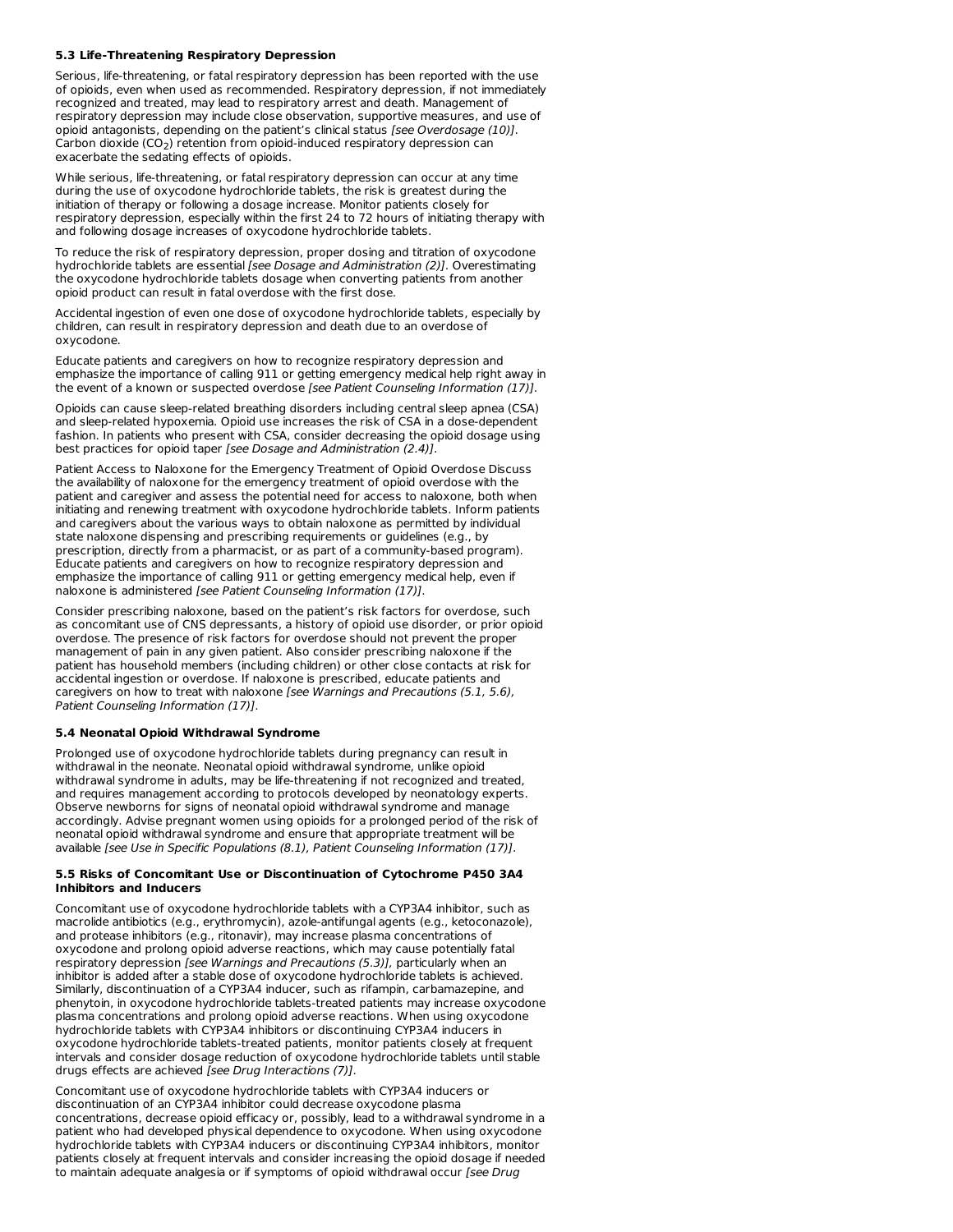# **5.6 Risks from Concomitant Use with Benzodiazepines or Other CNS Depressants**

Profound sedation, respiratory depression, coma, and death may result from the concomitant use of oxycodone hydrochloride tablets with benzodiazepines or other CNS depressants (e.g., non-benzodiazepine sedatives/hypnotics, anxiolytics, tranquilizers, muscle relaxants, general anesthetics, antipsychotics, other opioids, alcohol). Because of these risks, reserve concomitant prescribing of these drugs for use in patients for whom alternative treatment options are inadequate.

Observational studies have demonstrated that concomitant use of opioid analgesics and benzodiazepines increases the risk of drug-related mortality compared to use of opioid analgesics alone. Because of similar pharmacological properties, it is reasonable to expect similar risk with the concomitant use of other CNS depressant drugs with opioid analgesics [see Drug Interactions (7)].

If the decision is made to prescribe a benzodiazepine or other CNS depressant concomitantly with an opioid analgesic, prescribe the lowest effective dosages and minimum durations of concomitant use. In patients already receiving an opioid analgesic, prescribe a lower initial dose of the benzodiazepine or other CNS depressant than indicated in the absence of an opioid, and titrate based on clinical response. If an opioid analgesic is initiated in a patient already taking a benzodiazepine or other CNS depressant, prescribe a lower initial dose of the opioid analgesic, and titrate based on clinical response. Follow patients closely for signs and symptoms of respiratory depression and sedation.

If concomitant use is warranted, consider prescribing naloxone for the emergency treatment of opioid overdose [see Dosage and Administration (2.2), Warnings and Precautions (5.3)].

Advise both patients and caregivers about the risks of respiratory depression and sedation when oxycodone hydrochloride tablets are used with benzodiazepines or other CNS depressants (including alcohol and illicit drugs). Advise patients not to drive or operate dangerous machinery until the effects of concomitant use of the benzodiazepine or other CNS depressant have been determined. Screen patients for risk of substance use disorders, including opioid abuse and misuse, and warn them of the risk for overdose and death associated with the use of additional CNS depressants including alcohol and illicit drugs [see Drug Interactions (7), Patient Counseling Information (17)].

# **5.7 Life-Threatening Respiratory Depression in Patients with Chronic Pulmonary Disease or in Elderly, Cachectic, or Debilitated Patients**

The use of oxycodone hydrochloride tablets in patients with acute or severe bronchial asthma in an unmonitored setting or in the absence of resuscitative equipment is contraindicated.

Patients with Chronic Pulmonary Disease: Oxycodone hydrochloride tablets-treated patients with significant chronic obstructive pulmonary disease or cor pulmonale, and those with a substantially decreased respiratory reserve, hypoxia, hypercapnia, or preexisting respiratory depression are at increased risk of decreased respiratory drive including apnea, even at recommended dosages of oxycodone hydrochloride tablets [see Warnings and Precautions (5.3)].

Elderly, Cachectic, or Debilitated Patients: Life-threatening respiratory depression is more likely to occur in elderly, cachectic, or debilitated patients because they may have altered pharmacokinetics or altered clearance compared to younger, healthier patients [see Warnings and Precautions (5.3)].

Monitor patients closely, particularly when initiating and titrating oxycodone hydrochloride tablets and when oxycodone hydrochloride tablets are given concomitantly with other drugs that depress respiration [see Warnings and Precautions] (5.3)]. Alternatively, consider the use of non-opioid analgesics in these patients.

# **5.8 Adrenal Insufficiency**

Cases of adrenal insufficiency have been reported with opioid use, more often following greater than one month of use. Presentation of adrenal insufficiency may include nonspecific symptoms and signs including nausea, vomiting, anorexia, fatigue, weakness, dizziness, and low blood pressure. If adrenal insufficiency is suspected, confirm the diagnosis with diagnostic testing as soon as possible. If adrenal insufficiency is diagnosed, treat with physiologic replacement doses of corticosteroids. Wean the patient off of the opioid to allow adrenal function to recover and continue corticosteroid treatment until adrenal function recovers. Other opioids may be tried as some cases reported use of a different opioid without recurrence of adrenal insufficiency. The information available does not identify any particular opioids as being more likely to be associated with adrenal insufficiency.

# **5.9 Severe Hypotension**

Oxycodone hydrochloride tablets may cause severe hypotension including orthostatic hypotension and syncope in ambulatory patients. There is increased risk in patients whose ability to maintain blood pressure has already been compromised by a reduced blood volume or concurrent administration of certain CNS depressant drugs (e.g., phenothiazines or general anesthetics) [see Drug Interactions (7)]. Monitor these patients for signs of hypotension after initiating or titrating the dosage of oxycodone hydrochloride tablets. In patients with circulatory shock, use of oxycodone hydrochloride tablets may cause vasodilation that can further reduce cardiac output and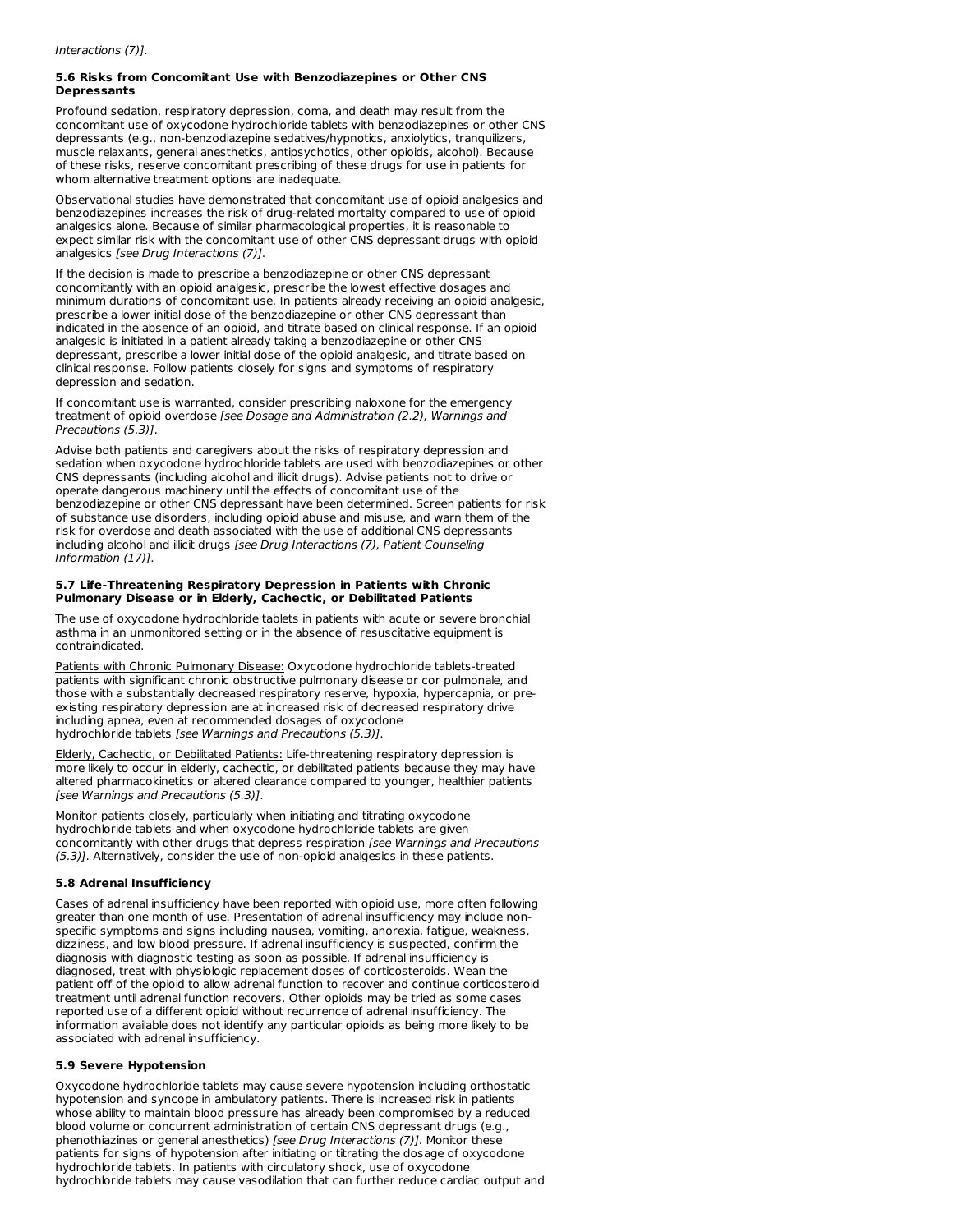blood pressure. Avoid use of oxycodone hydrochloride tablets in patients with circulatory shock.

# **5.10 Risks of Use in Patients with Increased Intracranial Pressure, Brain Tumors, Head Injury, or Impaired Consciousness**

In patients who may be susceptible to the intracranial effects of  $CO<sub>2</sub>$  retention (e.g., those with evidence of increased intracranial pressure or brain tumors), oxycodone hydrochloride tablets may reduce the respiratory drive, and the resultant  $\mathsf{CO}_{2}$  retention can further increase intracranial pressure. Monitor such patients for signs of sedation and respiratory depression, particularly when initiating therapy with oxycodone hydrochloride tablets.

Opioids may obscure the clinical course in a patient with a head injury. Avoid the use of oxycodone hydrochloride tablets in patients with impaired consciousness or coma.

# **5.11 Risks of Use in Patients with Gastrointestinal Conditions**

Oxycodone hydrochloride tablets are contraindicated in patients with gastrointestinal obstruction, including paralytic ileus.

The oxycodone in oxycodone hydrochloride tablets may cause spasm of the sphincter of Oddi. Opioids may cause increases in serum amylase. Monitor patients with biliary tract disease, including acute pancreatitis, for worsening symptoms.

# **5.12 Increased Risk of Seizures in Patients with Seizure Disorders**

The oxycodone in oxycodone hydrochloride tablets may increase the frequency of seizures in patients with seizure disorders, and may increase the risk of seizures occurring in other clinical settings associated with seizures. Monitor patients with a history of seizure disorders for worsened seizure control during oxycodone hydrochloride tablets therapy.

# **5.13 Withdrawal**

Do not abruptly discontinue oxycodone hydrochloride tablets in a patient physically dependent on opioids. When discontinuing oxycodone hydrochloride tablets in a physically dependent patient, gradually taper the dosage. Rapid tapering of oxycodone in a patient physically dependent on opioids may lead to a withdrawal syndrome and return of pain [see Dosage and Administration (2.4), Drug Abuse and Dependence (9.3)].

Additionally, avoid the use of mixed agonist/antagonist (e.g., pentazocine, nalbuphine, and butorphanol) or partial agonist (e.g., buprenorphine) analgesics in patients who are receiving a full opioid agonist analgesic, including oxycodone hydrochloride tablets. In these patients, mixed agonist/antagonist and partial agonist analgesics may reduce the analgesic effect and/or precipitate withdrawal symptoms [see Drug Interactions (7)].

# **5.14 Risks of Driving and Operating Machinery**

Oxycodone hydrochloride tablets may impair the mental or physical abilities needed to perform potentially hazardous activities such as driving a car or operating machinery. Warn patients not to drive or operate dangerous machinery unless they are tolerant to the effects of oxycodone hydrochloride tablets and know how they will react to the medication [see Patient Counseling Information (17)].

# **6 ADVERSE REACTIONS**

The following serious adverse reactions are described, or described in greater detail, in other sections:

- Addiction, Abuse, and Misuse [see Warnings and Precautions (5.1)]
- Life-Threatening Respiratory Depression [see Warnings and Precautions (5.3)]
- Neonatal Opioid Withdrawal Syndrome [see Warnings and Precautions (5.4)]
- Interactions with Benzodiazepines or Other CNS Depressants [see Warnings and Precautions (5.6)]
- Adrenal Insufficiency [see Warnings and Precautions (5.8)]
- Severe Hypotension [see Warnings and Precautions (5.9)]
- Gastrointestinal Adverse Reactions [see Warnings and Precautions (5.11)]
- Seizures [see Warnings and Precautions (5.12)]
- Withdrawal [see Warnings and Precautions (5.13)]

# **6.1 Clinical Trials Experience**

Because clinical trials are conducted under widely varying conditions, adverse reaction rates observed in the clinical trials of a drug cannot be directly compared to rates in the clinical trials of another drug and may not reflect the rates observed in practice.

Oxycodone hydrochloride tablets have been evaluated in open label clinical trials in patients with cancer and nonmalignant pain. Oxycodone hydrochloride tablets are associated with adverse experiences similar to those seen with other opioids.

Serious adverse reactions associated with oxycodone hydrochloride tablets use included: respiratory depression, respiratory arrest, circulatory depression, cardiac arrest, hypotension, and/or shock.

The common adverse reactions seen on initiation of therapy with oxycodone hydrochloride tablets are dose related and are typical opioid-related adverse reactions. The most frequent of these included nausea, constipation, vomiting, headache, pruritus, insomnia, dizziness, asthenia, and somnolence. The frequency of these reactions depended on several factors, including clinical setting, the patient's level of opioid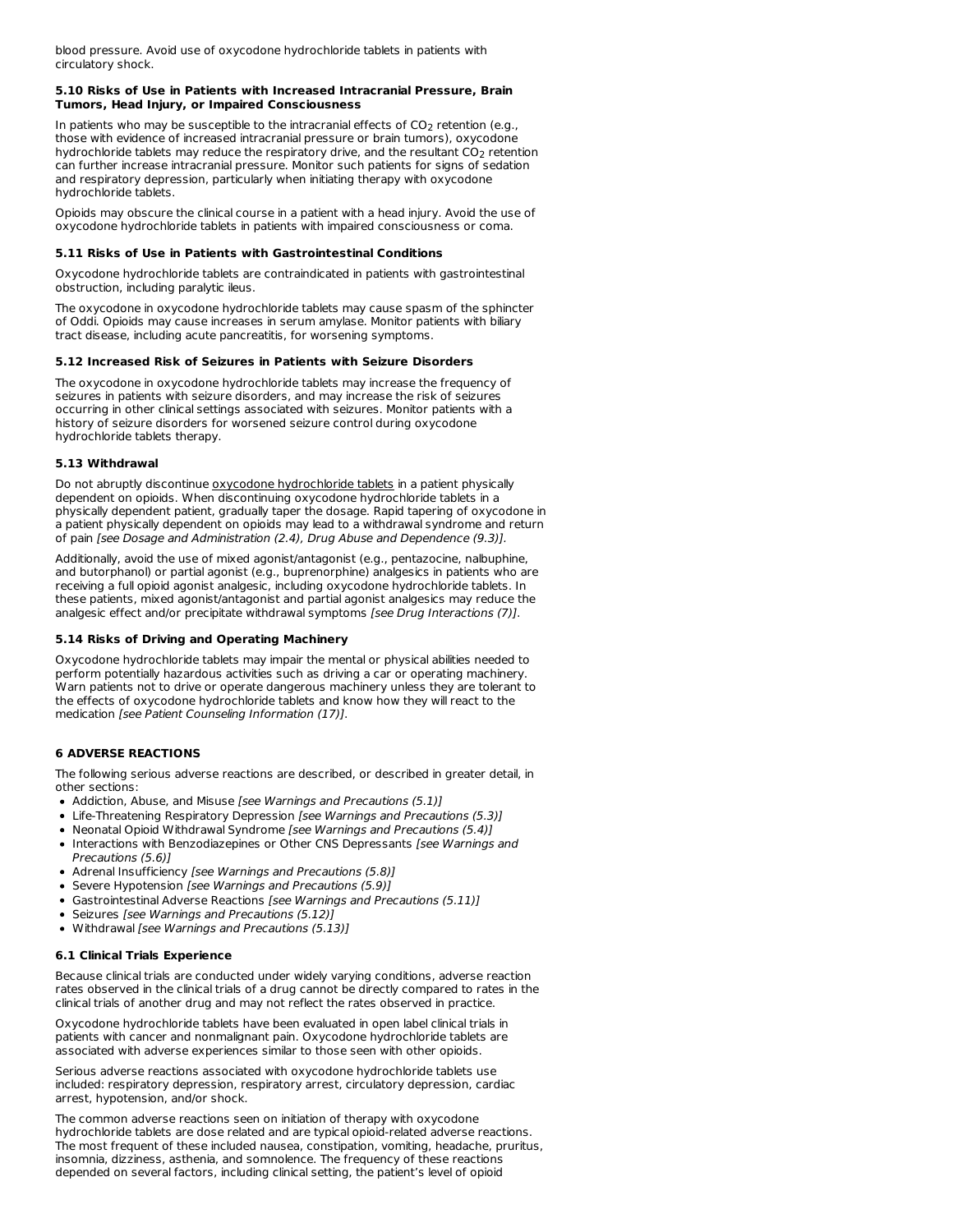tolerance, and host factors specific to the individual.

In all patients for whom dosing information was available  $(n=191)$  from the open-label and double-blind studies involving oxycodone hydrochloride tablets, the following adverse events were recorded in oxycodone hydrochloride tablets treated patients with an incidence ≥3%. In descending order of frequency they were: nausea, constipation, vomiting, headache, pruritus, insomnia, dizziness, asthenia, and somnolence.

Other less frequently observed adverse reactions from opioid analgesics, including oxycodone hydrochloride tablets included:

Blood and lymphatic system disorders: anemia, leukopenia

Cardiac disorders: cardiac failure, palpitation, tachycardia

Gastrointestinal disorders: abdominal pain, dry mouth, diarrhea, dyspepsia, dysphagia, glossitis, nausea, vomiting.

General disorders and administration site conditions: chills, edema, edema peripheral, pain, pyrexia

Immune system disorders: hypersensitivity

Infections and infestations: bronchitis, gingivitis, infection, pharyngitis, rhinitis, sepsis, sinusitis, urinary tract infection

Injury, poisoning and procedural complications: injury

Metabolism and nutrition disorders: decreased appetite, gout, hyperglycemia

Musculoskeletal and connective tissue disorders: arthralgia, arthritis, back pain, bone pain, myalgia, neck pain, pathological fracture

Nervous system disorders: hypertonia, hypoesthesia, migraine, neuralgia, tremor, vasodilation

Psychiatric disorders: agitation, anxiety, confusional state, nervousness, personality disorder

Respiratory, thoracic and mediastinal disorders: cough, dyspnea, epistaxis, laryngospasm, lung disorder

Skin and subcutaneous tissue disorders: photosensitivity reaction, rash, hyperhidrosis, urticaria

Vascular disorders: thrombophlebitis, hemorrhage, hypotension, vasodilatation

# **6.2 Postmarketing Experience**

The following adverse reactions have been identified during post-approval use of oxycodone. Because these reactions are reported voluntarily from a population of uncertain size, it is not always possible to reliably estimate their frequency or establish a causal relationship to drug exposure.

General disorders and administrative site disorders: drug withdrawal syndrome neonatal [see Warnings and Precautions (5.4)]

Respiratory, thoracic and mediastinal disorders: pharyngeal edema

Serotonin syndrome: Cases of serotonin syndrome, a potentially life-threatening condition, have been reported during concomitant use of opioids with serotonergic drugs [see Drug Interactions (7)].

Adrenal insufficiency: Cases of adrenal insufficiency have been reported with opioid use, more often following greater than one month of use [see Warnings and Precautions (5.8)].

Anaphylaxis: Anaphylactic reaction has been reported with ingredients contained in oxycodone hydrochloride tablets [see Contraindications (4)].

Androgen deficiency: Cases of androgen deficiency have occurred with chronic use of opioids [see Clinical Pharmacology (12.2)].

# **7 DRUG INTERACTIONS**

Table 1 includes clinically significant drug interactions with oxycodone hydrochloride tablets.

| Table 1: Clinically Significant Drug Interactions with Oxycodone Hydrochloride Tablets |                                                                                                                                                                                                                                                                                                                                                                                                                                                                                                                                                                                                                                                                                                                                                                                                                  |  |  |  |  |  |
|----------------------------------------------------------------------------------------|------------------------------------------------------------------------------------------------------------------------------------------------------------------------------------------------------------------------------------------------------------------------------------------------------------------------------------------------------------------------------------------------------------------------------------------------------------------------------------------------------------------------------------------------------------------------------------------------------------------------------------------------------------------------------------------------------------------------------------------------------------------------------------------------------------------|--|--|--|--|--|
| Inhibitors of CYP3A4 and CYP2D6                                                        |                                                                                                                                                                                                                                                                                                                                                                                                                                                                                                                                                                                                                                                                                                                                                                                                                  |  |  |  |  |  |
| Clinical Impact:                                                                       | The concomitant use of oxycodone hydrochloride tablets and CYP3A4 inhibitors can increase<br>the plasma concentration of oxycodone, resulting in increased or prolonged opioid effects.<br>These effects could be more pronounced with concomitant use of oxycodone hydrochloride<br>tablets and CYP2D6 and CYP3A4 inhibitors, particularly when an inhibitor is added after a stable<br>dose of oxycodone hydrochloride tablets is achieved <i>[see Warnings and Precautions (5.5)]</i> .<br>After stopping a CYP3A4 inhibitor, as the effects of the inhibitor decline, the oxycodone plasma<br> concentration will decrease <i>[see Clinical Pharmacology (12.3)]</i> , resulting in decreased opioid<br>efficacy or a withdrawal syndrome in patients who had developed physical dependence to<br>oxycodone. |  |  |  |  |  |
| Intervention:                                                                          | If concomitant use is necessary, consider dosage reduction of oxycodone hydrochloride<br>tablets until stable drug effects are achieved. Monitor patients for respiratory depression and<br>sedation at frequent intervals.<br>If a CYP3A4 inhibitor is discontinued, consider increasing the oxycodone hydrochloride                                                                                                                                                                                                                                                                                                                                                                                                                                                                                            |  |  |  |  |  |

**Table 1: Clinically Significant Drug Interactions with Oxycodone Hydrochloride Tablets**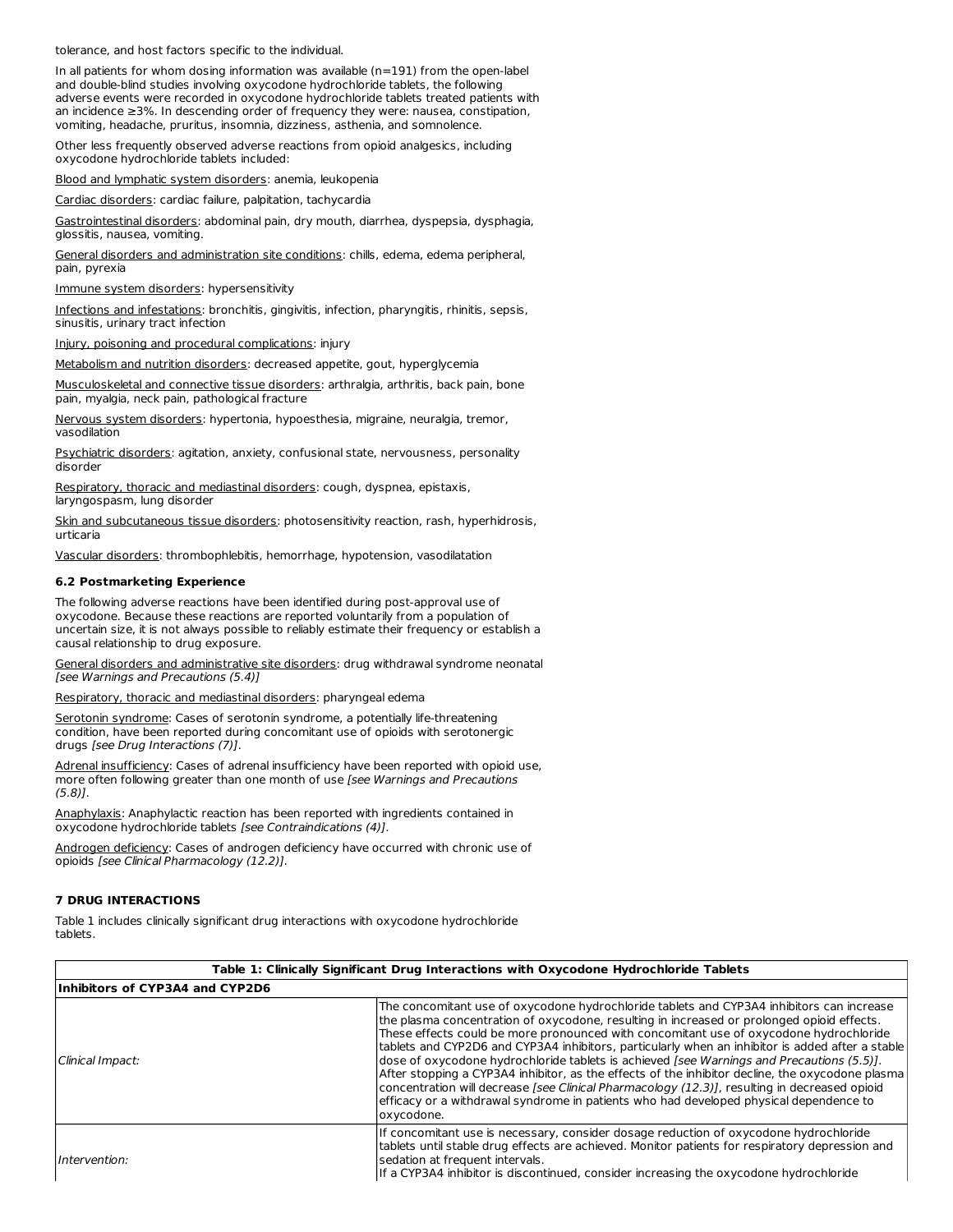|                                                                    | tablets dosage until stable drug effects are achieved. Monitor for signs of opioid withdrawal.                                                                                                                                                                                                                                                                                                                                                                                                                                                                                                                                                                 |
|--------------------------------------------------------------------|----------------------------------------------------------------------------------------------------------------------------------------------------------------------------------------------------------------------------------------------------------------------------------------------------------------------------------------------------------------------------------------------------------------------------------------------------------------------------------------------------------------------------------------------------------------------------------------------------------------------------------------------------------------|
| Examples:                                                          | Macrolide antibiotics (e.g., erythromycin), azole-antifungal agents (e.g., ketoconazole),<br>protease inhibitors (e.g., ritonavir).                                                                                                                                                                                                                                                                                                                                                                                                                                                                                                                            |
| CYP3A4 Inducers                                                    |                                                                                                                                                                                                                                                                                                                                                                                                                                                                                                                                                                                                                                                                |
| Clinical Impact:                                                   | The concomitant use of oxycodone hydrochloride tablets and CYP3A4 inducers can decrease<br>the plasma concentration of oxycodone [see Clinical Pharmacology (12.3)], resulting in<br>decreased efficacy or onset of a withdrawal syndrome in patients who have developed physical<br>dependence to oxycodone [see Warnings and Precautions (5.13)].<br>After stopping a CYP3A4 inducer, as the effects of the inducer decline, the oxycodone plasma<br>concentration will increase [see Clinical Pharmacology (12.3)], which could increase or prolong<br>both the therapeutic effects and adverse reactions, and may cause serious respiratory<br>depression. |
| Intervention:                                                      | If concomitant use is necessary, consider increasing the oxycodone hydrochloride<br>tablets dosage until stable drug effects are achieved. Monitor for signs of opioid withdrawal. If<br>a CYP3A4 inducer is discontinued, consider oxycodone hydrochloride tablets dosage reduction<br>and monitor for signs of respiratory depression.                                                                                                                                                                                                                                                                                                                       |
| Examples:                                                          | Rifampin, carbamazepine, phenytoin                                                                                                                                                                                                                                                                                                                                                                                                                                                                                                                                                                                                                             |
| Benzodiazepines and Other Central Nervous System (CNS) Depressants |                                                                                                                                                                                                                                                                                                                                                                                                                                                                                                                                                                                                                                                                |
| Clinical Impact:                                                   | Due to additive pharmacologic effect, the concomitant use of benzodiazepines or other CNS<br>depressants, including alcohol, can increase the risk of hypotension, respiratory depression,<br>profound sedation, coma, and death.                                                                                                                                                                                                                                                                                                                                                                                                                              |
| Intervention:                                                      | Reserve concomitant prescribing of these drugs for use in patients for whom alternative<br>treatment options are inadequate. Limit dosages and durations to the minimum required.<br>Follow patients closely for signs of respiratory depression and sedation [see Warnings and<br>Precautions (5.6)]. If concomitant use is warranted, consider prescribing naloxone for the<br>emergency treatment of opioid overdose [see Dosage and Administration (2.2), Warnings and<br>Precautions (5.1, 5.3, 5.6)].                                                                                                                                                    |
| Examples:                                                          | Benzodiazepines and other sedatives/hypnotics, anxiolytics, tranguilizers, muscle relaxants,<br>general anesthetics, antipsychotics, other opioids, alcohol.                                                                                                                                                                                                                                                                                                                                                                                                                                                                                                   |
| Serotonergic Drugs                                                 |                                                                                                                                                                                                                                                                                                                                                                                                                                                                                                                                                                                                                                                                |
| Clinical Impact:                                                   | The concomitant use of opioids with other drugs that affect the serotonergic neurotransmitter<br>system has resulted in serotonin syndrome [see Adverse Reactions (6.2)].                                                                                                                                                                                                                                                                                                                                                                                                                                                                                      |
| Intervention:                                                      | If concomitant use is warranted, carefully observe the patient, particularly during treatment<br>initiation and dose adjustment. Discontinue oxycodone hydrochloride tablets if serotonin<br>syndrome is suspected.                                                                                                                                                                                                                                                                                                                                                                                                                                            |
| Examples:                                                          | Selective serotonin reuptake inhibitors (SSRIs), serotonin and norepinephrine reuptake<br>inhibitors (SNRIs), tricyclic antidepressants (TCAs), triptans, 5-HT3 receptor antagonists,<br>drugs that affect the serotonin neurotransmitter system (e.g., mirtazapine, trazodone,<br>tramadol), certain muscle relaxants (i.e., cyclobenzaprine, metaxalone), monoamine oxidase<br>(MAO) inhibitors (those intended to treat psychiatric disorders and also others, such as<br>linezolid and intravenous methylene blue).                                                                                                                                        |
| Monoamine Oxidase Inhibitors (MAOIs)                               |                                                                                                                                                                                                                                                                                                                                                                                                                                                                                                                                                                                                                                                                |
| Clinical Impact:                                                   | MAOI interactions with opioids may manifest as serotonin syndrome or opioid toxicity (e.g.,<br>respiratory depression, coma) [see Warnings and Precautions (5.3)].                                                                                                                                                                                                                                                                                                                                                                                                                                                                                             |
| Intervention:                                                      | The use of oxycodone hydrochloride tablets are not recommended for patients taking MAOIs<br>or within 14 days of stopping such treatment.<br>If urgent use of an opioid is necessary, use test doses and frequent titration of small doses to<br>treat pain while closely monitoring blood pressure and signs and symptoms of CNS and<br>respiratory depression.                                                                                                                                                                                                                                                                                               |
| Examples:                                                          | phenelzine, tranylcypromine, linezolid                                                                                                                                                                                                                                                                                                                                                                                                                                                                                                                                                                                                                         |
| Mixed Agonist/Antagonist Opioid Analgesics                         |                                                                                                                                                                                                                                                                                                                                                                                                                                                                                                                                                                                                                                                                |
| Clinical Impact:                                                   | May reduce the analgesic effect of oxycodone hydrochloride tablets and/or may precipitate<br>withdrawal symptoms.                                                                                                                                                                                                                                                                                                                                                                                                                                                                                                                                              |
| Intervention:                                                      | Avoid concomitant use                                                                                                                                                                                                                                                                                                                                                                                                                                                                                                                                                                                                                                          |
| Examples:                                                          | Butorphanol, nalbuphine, pentazocine, buprenorphine                                                                                                                                                                                                                                                                                                                                                                                                                                                                                                                                                                                                            |
| <b>Muscle Relaxants</b><br>Clinical Impact:                        | Oxycodone may enhance the neuromuscular blocking action of skeletal muscle relaxants and<br>produce an increased degree of respiratory depression.                                                                                                                                                                                                                                                                                                                                                                                                                                                                                                             |
| Intervention:                                                      | Monitor patients for signs of respiratory depression that may be greater than otherwise<br>expected and decrease the dosage of oxycodone hydrochloride tablets and/or the muscle<br>relaxant as necessary. Due to the risk of respiratory depression with concomitant use of<br>skeletal muscle relaxants and opioids, consider prescribing naloxone for the emergency<br>treatment of opioid overdose [see Dosage and Administration (2.2), Warnings and Precautions<br>$(5.3, 5.6)$ ].                                                                                                                                                                       |
| <b>Diuretics</b>                                                   |                                                                                                                                                                                                                                                                                                                                                                                                                                                                                                                                                                                                                                                                |
| Clinical Impact:<br>Intervention:                                  | Opioids can reduce the efficacy of diuretics by inducing the release of antidiuretic hormone.<br>Monitor patients for signs of dismissed diuresis and/or effects on blood pressure and increase                                                                                                                                                                                                                                                                                                                                                                                                                                                                |
|                                                                    | the dosage of the diuretic as needed.                                                                                                                                                                                                                                                                                                                                                                                                                                                                                                                                                                                                                          |
| <b>Anticholinergic Drugs</b>                                       |                                                                                                                                                                                                                                                                                                                                                                                                                                                                                                                                                                                                                                                                |
| Clinical Impact:                                                   | The concomitant risk of anticholinergic drugs may result in increased risk of urinary retention<br>and/or severe constipation, which may lead to paralytic ileus.                                                                                                                                                                                                                                                                                                                                                                                                                                                                                              |
| Intervention:                                                      | Monitor patients for signs of urinary retention or reduced gastric motility when oxycodone<br>hydrochloride tablets are used concurrently with anticholinergic drugs.                                                                                                                                                                                                                                                                                                                                                                                                                                                                                          |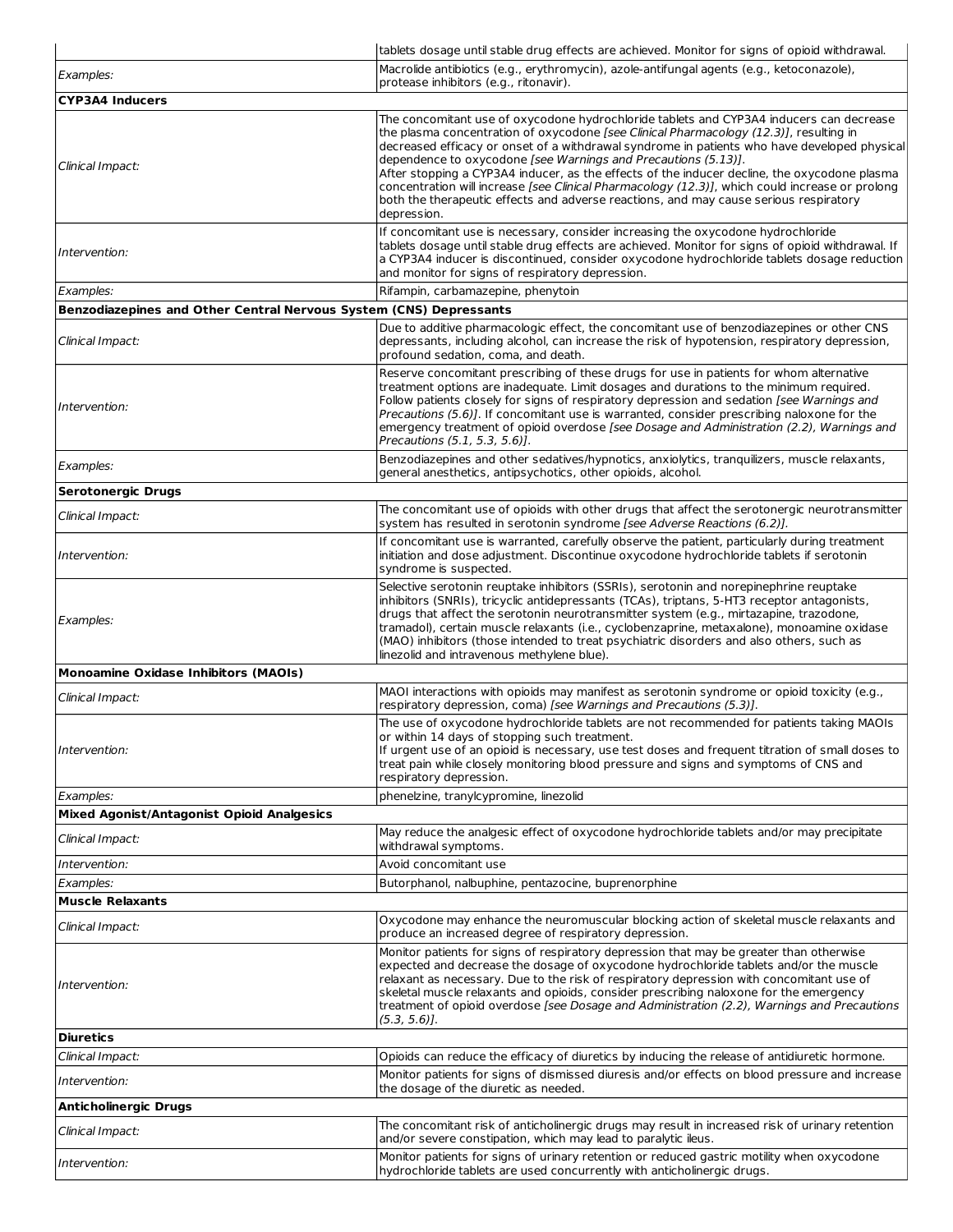# **8 USE IN SPECIFIC POPULATIONS**

### **8.1 Pregnancy**

#### Risk Summary

Prolonged use of opioid analgesics during pregnancy may cause neonatal opioid withdrawal syndrome [see Warnings and Precautions (5.4)]. Available data with oxycodone hydrochloride tablets in pregnant women are insufficient to inform a drugassociated risk for major birth defects and miscarriage. Animal reproduction studies with oral administrations of oxycodone hydrochloride in rats and rabbits during the period of organogenesis at doses 2.6 and 8.1 times, respectively, the human dose of 60 mg/day did not reveal evidence of teratogenicity or embryo-fetal toxicity. In several published studies, treatment of pregnant rats with oxycodone at clinically relevant doses and below, resulted in neurobehavioral effects in offspring [see Data]. Based on animal data, advise pregnant women of the potential risk to a fetus.

All pregnancies have a background risk of birth defect, loss, or other adverse outcomes. In the U.S. general population, the estimated background risk of major birth defects and miscarriage in clinically recognized pregnancies is 2% to 4% and 15% to 20%, respectively.

# Clinical Considerations

#### Fetal/Neonatal Adverse Reactions

Prolonged use of opioid analgesics during pregnancy for medical or non-medical purposes can result in physical dependence in the neonate and neonatal opioid withdrawal syndrome shortly after birth.

Neonatal opioid withdrawal syndrome presents irritability, hyperactivity, and abnormal sleep pattern, high pitched cry, tremor, vomiting, diarrhea, and failure to gain weight. The onset, duration, and severity of neonatal opioid withdrawal syndrome vary based on the specific opioid use, duration of use, timing and amount of last maternal use, and rate of elimination of the drug by the newborn. Observe newborns for symptoms of neonatal opioid withdrawal syndrome and manage accordingly [see Warnings and Precautions  $(5.4)$ ].

### Labor or Delivery

Opioids cross the placenta and may produce respiratory depression and psychophysiologic effects in neonates. An opioid antagonist such as naloxone, must be available for reversal of opioid-induced respiratory depression in the neonate. Oxycodone hydrochloride tablets are not recommended for use in pregnant women during or immediately prior to labor, when other analgesic techniques are more appropriate. Opioid analgesics, including oxycodone hydrochloride tablets, can prolong labor through actions which temporarily reduce the strength, duration and frequency of uterine contractions. However, this effect is not consistent and may be offset by an increased rate of cervical dilation, which tends to shorten labor. Monitor neonates exposed to opioid analgesics during labor for signs of excess sedation and respiratory depression.

# Data

#### Animal Data

In embryo-fetal development studies in rats and rabbits, pregnant animals received oral doses of oxycodone hydrochloride administered during the period of organogenesis up to 16 mg/kg/day and up to 25 mg/kg/day, respectively. These studies revealed no evidence of teratogenicity or embryo-fetal toxicity due to oxycodone. The highest doses tested in rats and rabbits were equivalent to approximately 2.6 and 8.1 times an adult human dose of 60 mg/day, respectively, on a mg/m<sup>2</sup> basis. In published studies, offspring of pregnant rats administered oxycodone during gestation have been reported to exhibit neurobehavioral effects including altered stress responses, increased anxietylike behavior (2 mg/kg/day IV from Gestation Day 8 to 21 and Postnatal Day 1, 3, and 5; 0.3 times an adult human dose of 60 mg/day, on a mg/m<sup>2</sup> basis) and altered learning and memory (15 mg/kg/day orally from breeding through parturition; 2.4 times an adult human dose of 60 mg/day, on a mg/m<sup>2</sup> basis).

# **8.2 Lactation**

### Risk Summary

Oxycodone is present in breast milk. Published lactation studies report variable concentrations of oxycodone in breast milk with administration of immediate-release oxycodone to nursing mothers in the early postpartum period. The lactation studies did not assess breastfed infants for potential adverse reactions. Lactation studies have not been conducted with oxycodone hydrochloride tablets, and no information is available on the effects of the drug on the breastfed infant or the effects of the drug on milk production.

The developmental and health benefits of breastfeeding should be considered along with the mother's clinical need for oxycodone hydrochloride tablets and any potential adverse effects on the breastfed infant from oxycodone hydrochloride tablets or from the underlying maternal condition.

# Clinical Considerations

Infants exposed to oxycodone hydrochloride through breast milk should be monitored for excess sedation and respiratory depression. Withdrawal symptoms can occur in breastfed infants when maternal administration of an opioid analgesic is stopped or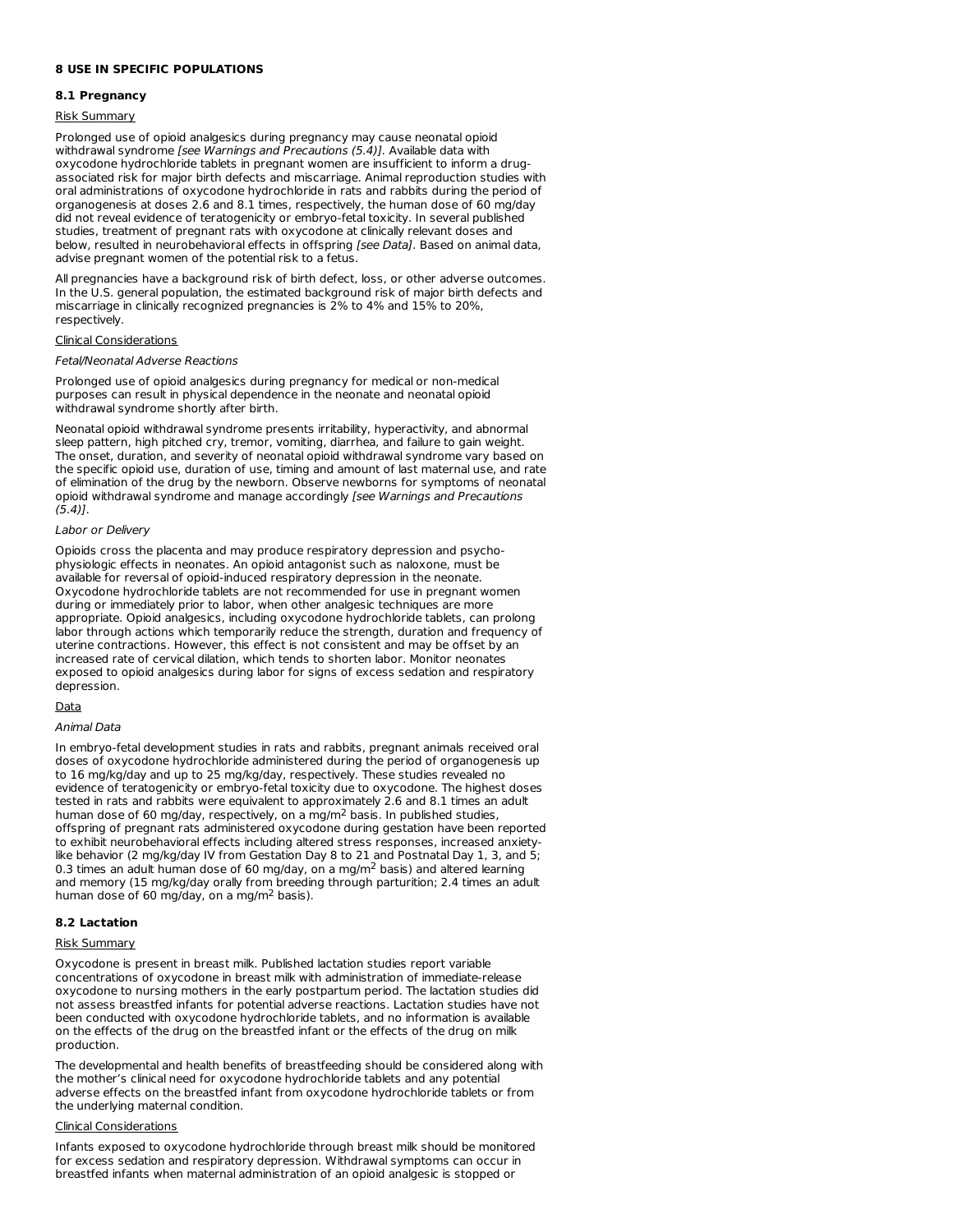when breastfeeding is stopped.

# **8.3 Females and Males of Reproductive Potential**

### Infertility

Chronic use of opioids may cause reduced fertility in females and males of reproductive potential. It is not known whether these effects on fertility are reversible [see Adverse Reactions (6.2), Clinical Pharmacology (12.2)].

# **8.4 Pediatric Use**

The safety and efficacy of oxycodone hydrochloride tablets in pediatric patients have not been evaluated.

# **8.5 Geriatric Use**

Of the total number of subjects in clinical studies of oxycodone hydrochloride tablets, 20.8% (112/538) were 65 and over, while 7.2% (39/538) were 75 and over. No overall differences in safety or effectiveness were observed between these subjects and younger subjects, and other reported clinical experience has not identified differences in responses between the elderly and younger patients, but greater sensitivity of some older individuals cannot be ruled out.

Elderly patients (aged 65 years or older) may have increased sensitivity to oxycodone. In general, use caution when selecting a dosage for an elderly patient, usually starting at the low end of the dosing range, reflecting the greater frequency of decreased hepatic, renal, or cardiac function and of concomitant disease or other drug therapy.

Respiratory depression is the chief risk for elderly patients treated with opioids, and has occurred after large initial doses were administered to patients who were not opioidtolerant or when opioids were co-administered with other agents that depress respiration. Titrate the dosage of oxycodone hydrochloride tablets slowly in geriatric patients and monitor closely for signs of central nervous system and respiratory depression [see Warnings and Precautions (5.7)].

Oxycodone is known to be substantially excreted by the kidney, and the risk of adverse reactions to this drug may be greater in patients with impaired renal function. Because elderly patients are more likely to have decreased renal function, care should be taken in dose selection, and it may be useful to monitor renal function.

# **8.6 Hepatic Impairment**

Because oxycodone is extensively metabolized in the liver, its clearance may decrease in patients with hepatic impairment. Initiate therapy in these patients with a lower than usual dosage of oxycodone hydrochloride tablets and titrate carefully. Monitor closely for adverse events such as respiratory depression, sedation, and hypotension [see Clinical Pharmacology (12.3)].

# **8.7 Renal Impairment**

Because oxycodone is known to be substantially excreted by the kidney, its clearance may decrease in patients with renal impairment. Initiate therapy with a lower than usual dosage of oxycodone hydrochloride tablets and titrate carefully. Monitor closely for adverse events such as respiratory depression, sedation, and hypotension [see Clinical Pharmacology (12.3)].

# **9 DRUG ABUSE AND DEPENDENCE**

### **9.1 Controlled Substance**

Oxycodone hydrochloride tablets contain oxycodone, a Schedule II controlled substance.

### **9.2 Abuse**

Oxycodone hydrochloride tablets contain oxycodone, a substance with a high potential for abuse similar to other opioids including fentanyl, hydrocodone, hydromorphone, methadone, morphine, oxymorphone, and tapentadol. Oxycodone hydrochloride tablets can be abused and is subject to misuse, addiction, and criminal diversion [see Warnings and Precautions (5.1)].

All patients treated with opioids require careful monitoring for signs of abuse and addiction, because use of opioid analgesic products carries the risk of addiction even under appropriate medical use.

Prescription drug abuse is the intentional non-therapeutic use of a prescription drug, even once, for its rewarding psychological or physiological effects.

Drug addiction is a cluster of behavioral, cognitive, and physiological phenomena that develop after repeated substance use and includes: a strong desire to take the drug, difficulties in controlling its use, persisting in its use despite harmful consequences, a higher priority given to drug use than to other activities and obligations, increased tolerance, and sometimes a physical withdrawal.

"Drug-seeking" behavior is very common in persons with substance use disorders. Drug-seeking tactics include emergency calls or visits near the end of office hours, refusal to undergo appropriate examination, testing or referral, repeated "loss" of prescriptions, tampering with prescriptions, and reluctance to provide prior medical records or contact information for other treating healthcare provider(s). "Doctor shopping" (visiting multiple prescribers to obtain additional prescriptions) is common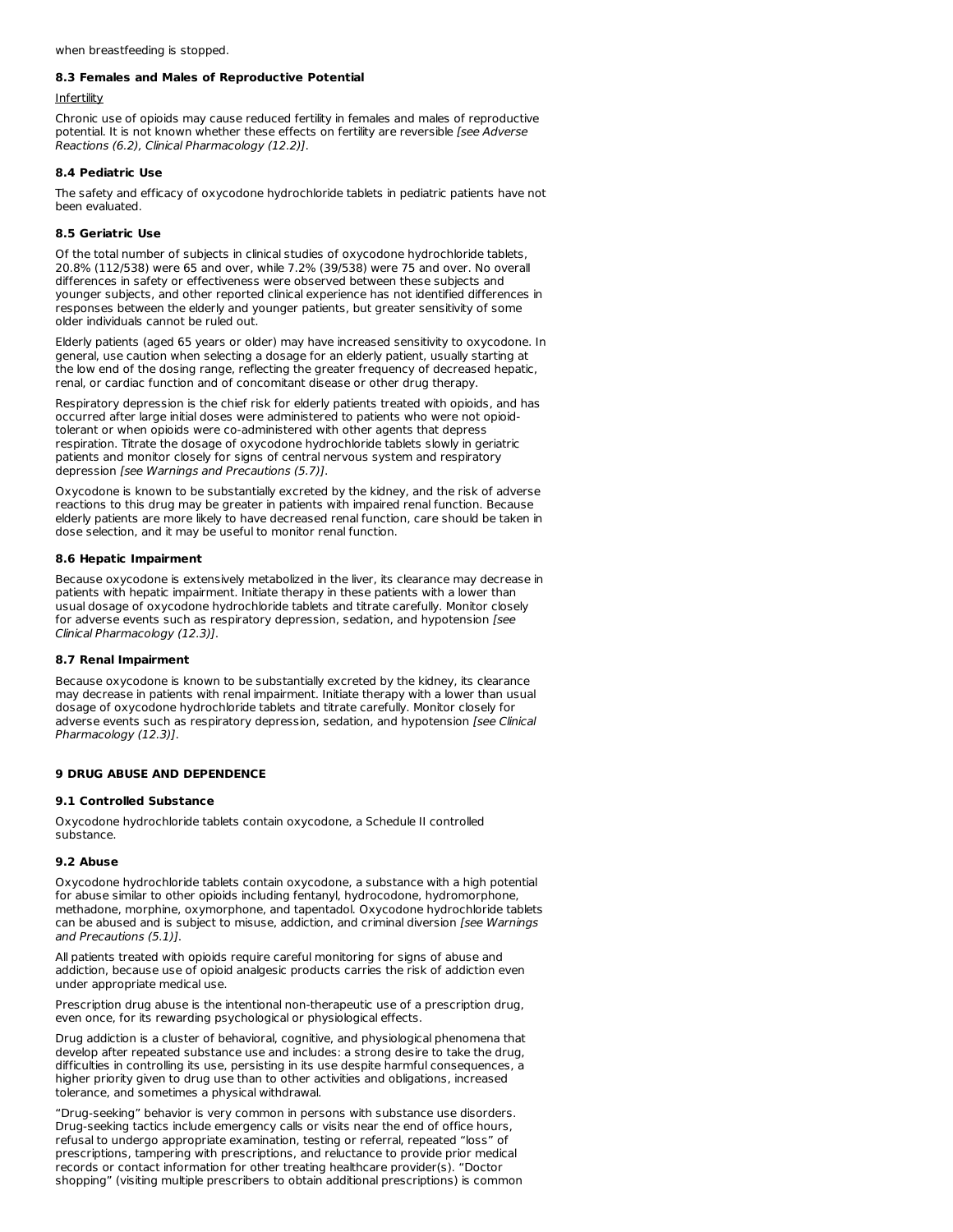among drug abusers and people suffering from untreated addiction. Preoccupation with achieving adequate pain relief can be appropriate behavior in a patient with poor pain control.

Abuse and addiction are separate and distinct from physical dependence and tolerance. Healthcare providers should be aware that addiction may not be accompanied by concurrent tolerance and symptoms of physical dependence in all addicts. In addition, abuse of opioids can occur in the absence of true addiction.

Oxycodone hydrochloride tablets, like other opioids, can be diverted for non-medical use into illicit channels of distribution. Careful record-keeping of prescribing information, including quantity, frequency, and renewal requests, as required by state and federal law, is strongly advised.

Proper assessment of the patient, proper prescribing practices, periodic re-evaluation of therapy, and proper dispensing and storage are appropriate measures that help to limit abuse of opioid drugs.

# Risks Specific to Abuse of Oxycodone Hydrochloride Tablets

Oxycodone hydrochloride tablets are for oral use only. Abuse of oxycodone hydrochloride tablets pose a risk of overdose and death. The risk is increased with concurrent abuse of oxycodone hydrochloride tablets with alcohol and other central nervous system depressants.

Parenteral drug abuse is commonly associated with transmission of infectious diseases such as hepatitis and HIV.

# **9.3 Dependence**

Both tolerance and physical dependence can develop during chronic opioid therapy. Tolerance is the need for increasing doses of opioids to maintain a defined effect such as analgesia (in the absence of disease progression or other external factors). Tolerance may occur to both the desired and undesired effects of drugs, and may develop at different rates for different effects.

Physical dependence is a physiological state in which the body adapts to the drug after a period of regular exposure, resulting in withdrawal symptoms after abrupt discontinuation or a significant dosage reduction of a drug. Withdrawal also may be precipitated through the administration of drugs with opioid antagonist activity (e.g., naloxone, nalmefene), mixed agonist/antagonist analgesics (e.g., pentazocine, butorphanol, nalbuphine), or partial agonists (e.g., buprenorphine). Physical dependence may not occur to a clinically significant degree until after several days to weeks of continued opioid usage.

Do not abruptly discontinue oxycodone hydrochloride tablets in a patient physically dependent on opioids. Rapid tapering of oxycodone hydrochloride tablets in a patient physically dependent on opioids may lead to serious withdrawal symptoms, uncontrolled pain, and suicide. Rapid discontinuation has also been associated with attempts to find other sources of opioid analgesics, which may be confused with drug-seeking for abuse.

When discontinuing oxycodone hydrochloride tablets, gradually taper the dosage using a patient-specific plan that considers the following: the dose of oxycodone hydrochloride tablets the patient has been taking, the duration of treatment, and the physical and psychological attributes of the patient. To improve the likelihood of a successful taper and minimize withdrawal symptoms, it is important that the opioid tapering schedule is agreed upon by the patient. In patients taking opioids for a long duration at high doses, ensure that a multimodal approach to pain management, including mental health support (if needed), is in place prior to initiating an opioid analgesic taper [see Dosage and Administration (2.4), Warnings and Precautions (5.13)].

Infants born to mothers physically dependent on opioids will also be physically dependent and may exhibit respiratory difficulties and withdrawal signs [see Use in Specific Populations (8.1)].

### **10 OVERDOSAGE**

#### Clinical Presentation

Acute overdose with oxycodone hydrochloride tablets can be manifested by respiratory depression, somnolence progressing to stupor or coma, skeletal muscle flaccidity, cold and clammy skin, constricted pupils, and in some cases, pulmonary edema, bradycardia, hypotension, partial or complete airway obstruction, atypical snoring, and death. Marked mydriasis rather than miosis may be seen with hypoxia in overdose situations [see Clinical Pharmacology (12.2)].

# Treatment of Overdose

In case of overdose, priorities are the re-establishment of a patent and protected airway and institution of assisted or controlled ventilation, if needed. Employ other supportive measures (including oxygen and vasopressors) in the management of circulatory shock and pulmonary edema as indicated. Cardiac arrest or arrhythmias will require advanced life-support techniques.

Opioid antagonists, such as naloxone, are specific antidotes to respiratory depression resulting from opioid overdose. For clinically significant respiratory or circulatory depression secondary to opioid overdose, administer an opioid antagonist.

Because the duration of opioid reversal is expected to be less than the duration of action of oxycodone in oxycodone hydrochloride tablets, carefully monitor the patient until spontaneous respiration is reliably reestablished. If the response to an opioid antagonist is suboptimal or only brief in nature, administer additional antagonist as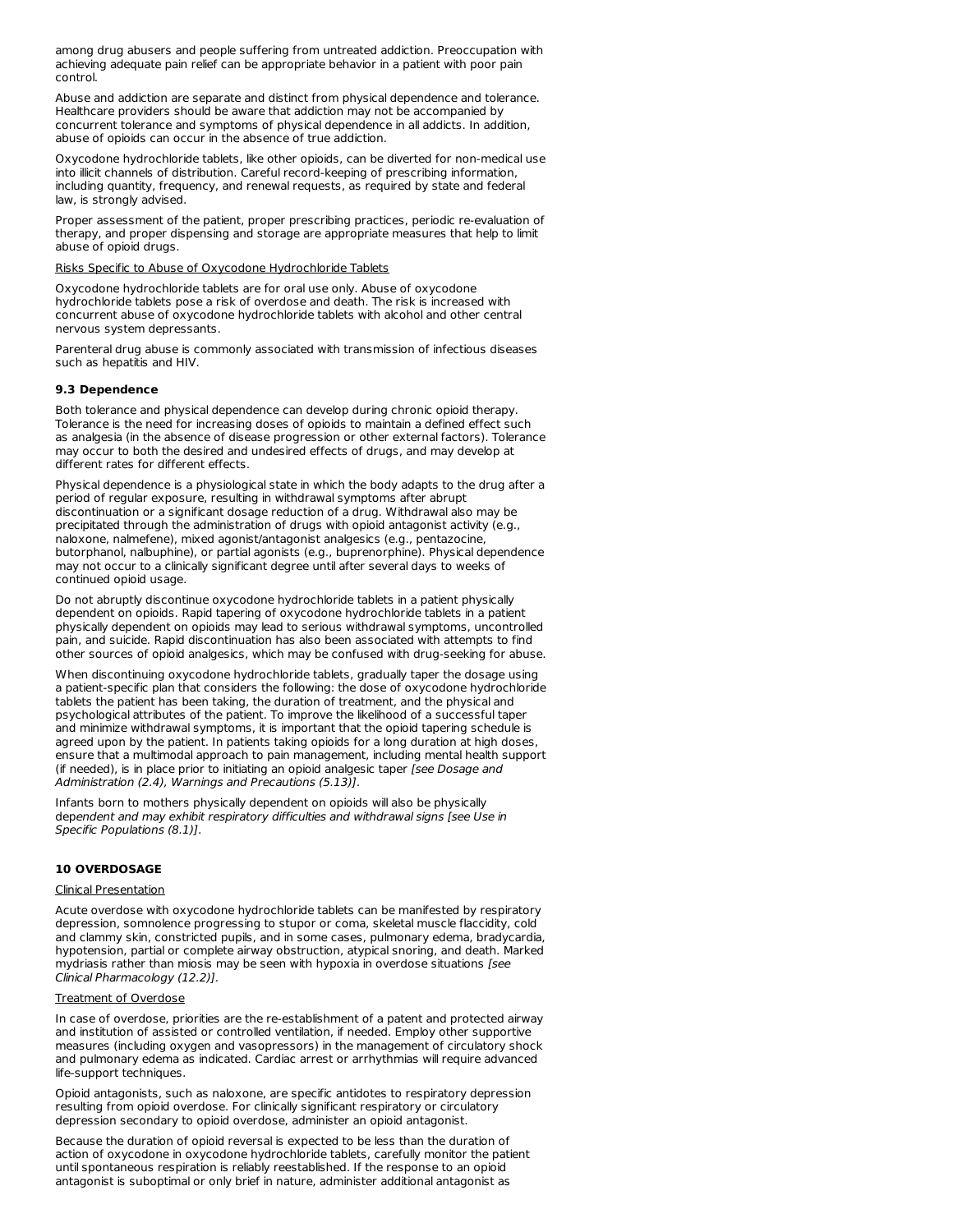directed by the product's prescribing information.

In an individual physically dependent on opioids, administration of the recommended usual dosage of the antagonist will precipitate an acute withdrawal syndrome. The severity of the withdrawal symptoms experienced will depend on the degree of physical dependence and the dose of the antagonist administered. If a decision is made to treat serious respiratory depression in the physically dependent patient, administration of the antagonist should be initiated with care and by titration with smaller than usual doses of the antagonist.

# **11 DESCRIPTION**

Oxycodone hydrochloride tablets, USP contain oxycodone, an opioid agonist.

Each tablet for oral administration contains 5 mg, 15 mg, or 30 mg of oxycodone hydrochloride USP.

Oxycodone hydrochloride is a white, odorless crystalline powder derived from the opium alkaloid, thebaine. Oxycodone hydrochloride dissolves in water (1 g in 6 to 7 mL) and is considered slightly soluble in alcohol (octanol water partition coefficient is 0.7).

Chemically, oxycodone hydrochloride is 4, 5α-epoxy-14-hydroxy-3-methoxy-17 methylmorphinan-6-one hydrochloride and has the following structural formula:



 $\mathsf{C}_{18} \mathsf{H}_{21}$ NO $_4$ •HCl MW=351.82

Oxycodone hydrochloride tablets contain the following inactive ingredients: colloidal silicon dioxide, microcrystalline cellulose, pregelatinized corn starch, stearic acid, D&C Yellow No. 10 (15 mg tablet) and FD&C Blue No. 2 (15 mg and 30 mg tablet).

The 5 mg, 15 mg and 30 mg tablets contain the equivalent of 4.5 mg, 13.5 mg and 27.0 mg, respectively, of oxycodone free base.

# **12 CLINICAL PHARMACOLOGY**

### **12.1 Mechanism of Action**

Oxycodone is a full opioid agonist and is relatively selective for the mu-opioid receptor, although it can bind to other opioid receptors at higher doses. The principal therapeutic action of oxycodone is analgesia. Like all full opioid agonists, there is no ceiling effect for analgesia with oxycodone. Clinically, dosage is titrated to provide adequate analgesia and may be limited by adverse reactions, including respiratory and CNS depression.

The precise mechanism of the analgesic action is unknown. However, specific CNS opioid receptors for endogenous compounds with opioid-like activity have been identified throughout the brain and spinal cord and are thought to play a role in the analgesic effects of this drug.

### **12.2 Pharmacodynamics**

### Effects on Central Nervous System

Oxycodone produces respiratory depression by direct action on brain stem respiratory centers. The respiratory depression involves a reduction in the responsiveness of the brain stem respiratory centers to both increases in carbon dioxide tension and electrical stimulation.

Oxycodone causes miosis, even in total darkness. Pinpoint pupils are a sign of opioid overdose but are not pathognomonic (e.g., pontine lesions of hemorrhagic or ischemic origins may produce similar findings). Marked mydriasis rather than miosis may be seen due to hypoxia in overdose situations.

### Effects on Gastrointestinal Tract and Other Smooth Muscle

Oxycodone causes a reduction in motility associated with an increase in smooth muscle tone in the antrum of the stomach and duodenum. Digestion of food in the small intestine is delayed and propulsive contractions are decreased. Propulsive peristaltic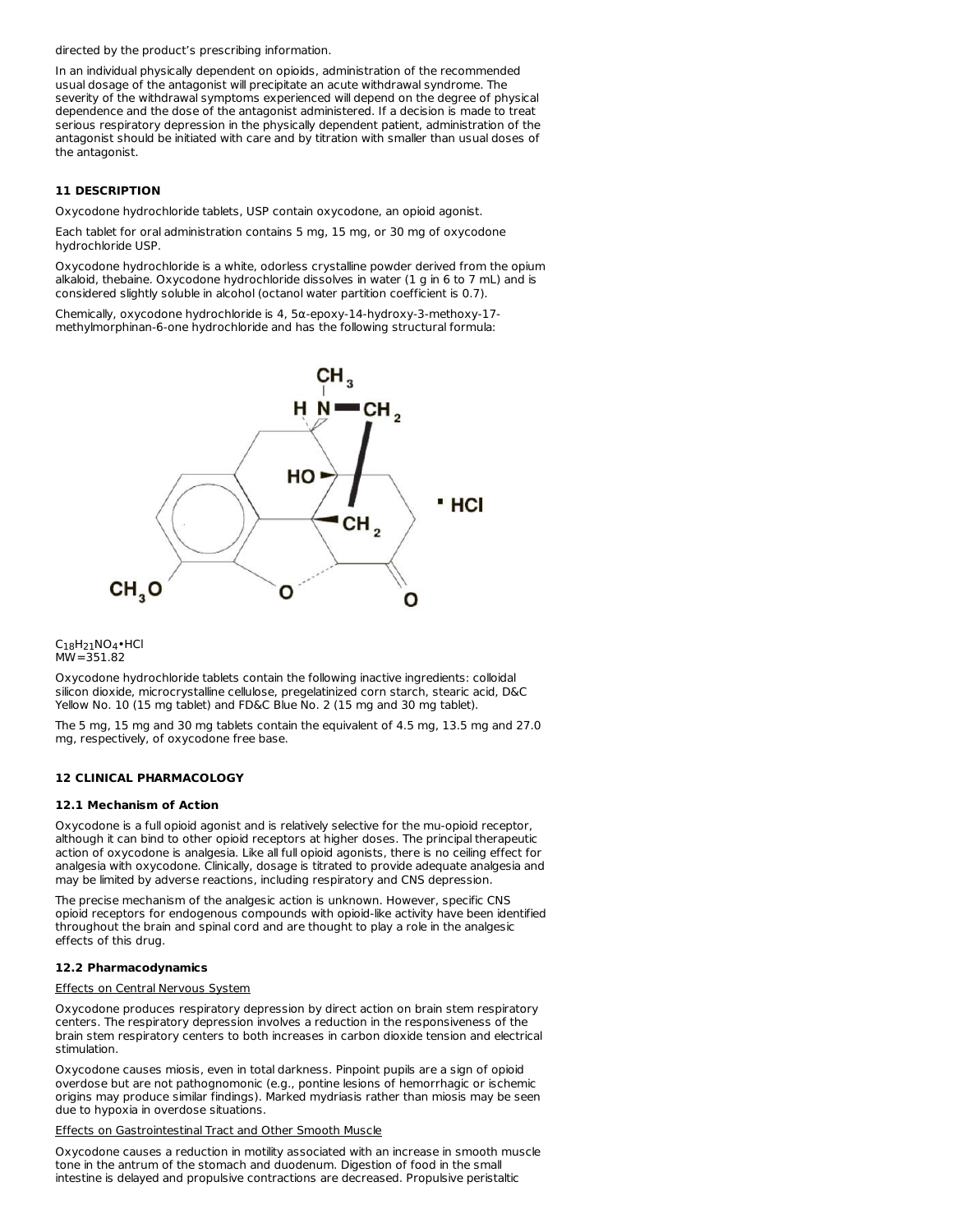waves in the colon are decreased, while tone may be increased to the point of spasm, resulting in constipation. Other opioid-induced effects may include a reduction in biliary and pancreatic secretions, spasm of sphincter of Oddi, and transient elevations in serum amylase.

# Effects on Cardiovascular System

Oxycodone produces peripheral vasodilatation, which may result in orthostatic hypotension or syncope. Manifestations of histamine release and/or peripheral vasodilatation may include pruritus, flushing, red eyes, sweating, and/or orthostatic hypotension.

### Effects on the Endocrine System

Opioids inhibit the secretion of adrenocorticotropic hormone (ACTH), cortisol, and luteinizing hormone (LH) in humans [see Adverse Reactions (6.2)]. They also stimulate prolactin, growth hormone (GH) secretion, and pancreatic secretion of insulin and glucagon.

Chronic use of opioids may influence the hypothalamic-pituitary-gonadal axis, leading to androgen deficiency that may manifest as low libido, impotence, erectile dysfunction, amenorrhea, or infertility. The causal role of opioids in the clinical syndrome of hypogonadism is unknown because the various medical, physical, lifestyle, and psychological stressors that may influence gonadal hormone levels have not been adequately controlled for in studies conducted to date [see Adverse Reactions (6.2)].

### Effects on the Immune System

Opioids have been shown to have a variety of effects on components of the immune system in in vitro and animal models. The clinical significance of these findings is unknown. Overall, the effects of opioids appear to be modestly immunosuppressive.

# Concentration–Efficacy Relationships

The minimum effective analgesic concentration will vary widely among patients, especially among patients who have been previously treated with potent agonist opioids. The minimum effective analgesic concentration of oxycodone for any individual patient may increase over time due to an increase in pain, the development of a new pain syndrome, and/or the development of analgesic tolerance [see Dosage and Administration (2.1, 2.3)].

# Concentration–Adverse Reaction Relationships

There is a relationship between increasing oxycodone plasma concentration and increasing frequency of dose-related opioid adverse reactions such as nausea, vomiting, CNS effects, and respiratory depression. In opioid-tolerant patients, the situation may be altered by the development of tolerance to opioid-related adverse reactions [see Dosage and Administration (2.1, 2.2, 2.3)].

# **12.3 Pharmacokinetics**

The activity of oxycodone hydrochloride tablets is primarily due to the parent drug oxycodone. Oxycodone hydrochloride tablets are designed to provide immediate release of oxycodone.

|                                                                                   |                          | Table 2:                 |                                     |                             |                      |                   |  |
|-----------------------------------------------------------------------------------|--------------------------|--------------------------|-------------------------------------|-----------------------------|----------------------|-------------------|--|
| <b>Pharmacokinetic Parameters (Mean±SD)</b>                                       |                          |                          |                                     |                             |                      |                   |  |
| Dose\Parameters                                                                   | <b>AUC</b><br>(ngxhr/mL) | $C_{\rm max}$<br>(nq/mL) | $\mathsf{T}_{\mathsf{max}}$<br>(hr) | $C_{\text{min}}$<br>(ng/mL) | $C_{avg}$<br>(ng/mL) | Half-Life<br>(hr) |  |
| <b>Single Dose</b><br><b>Pharmacokinetics</b>                                     |                          |                          |                                     |                             |                      |                   |  |
| Oxycodone Hydrochloride<br>$5$ mg tabs $\times$ 3                                 | $133.2 \pm 33$           | $22.3 \pm 8.2$           | $1.8 + 1.8$                         | n/a                         | n/a                  | $3.73 \pm 0.9$    |  |
| Oxycodone Hydrochloride<br>15 mg tab                                              | $128.2 \pm 35.1$         | $22.2 \pm 7.6$           | $1.4 \pm 0.7$                       | n/a                         | n/a                  | $3.55 \pm 1.0$    |  |
| Oxycodone Hydrochloride<br>Liquid Concentrate<br>15 mg oral solution              | $130.6 \pm 34.7$         | $21.1 \pm 6.1$           | $1.9 + 1.5$                         | n/a                         | n/a                  | $3.71 \pm 0.8$    |  |
| Oxycodone Hydrochloride<br>30 mg tab                                              | $268.2 \pm 60.7$         | $39.3 \pm 14.0$          | $2.6 \pm 3.0$                       | n/a                         | n/a                  | $3.85 \pm 1.3$    |  |
| Food-Effect,<br><b>Single Dose</b>                                                |                          |                          |                                     |                             |                      |                   |  |
| Oxycodone Hydrochloride<br>10 mg/10 mL oral<br>sol'n (fasted)                     | $105 \pm 6.2$            | $19.0 \pm 3.7$           | $1.25 \pm 0.5$                      | n/a                         | n/a                  | $2.9 \pm 0.4$     |  |
| Oxycodone Hydrochloride<br>10 mg/10 mL oral<br>sol'n (fed)                        | $133 \pm 25.2$           | $17.7 \pm 3.0$           | $2.54 \pm 1.2$                      | n/a                         | n/a                  | $3.3 \pm 0.5$     |  |
| <b>Multiple-Dose</b>                                                              | <b>AUC</b>               |                          |                                     |                             |                      |                   |  |
| <b>Studies</b>                                                                    | $(72-84)$                |                          |                                     |                             |                      |                   |  |
| Oxycodone Hydrochloride<br>5 mg tabs q6h $\times$ 14<br>doses                     | $113.3 \pm 24.0$         | $15.7 \pm 3.2$           | $1.3 + 0.3$                         | $7.4 \pm 1.8$               | $9.4 \pm 2.0$        | n/a               |  |
| Oxycodone Hydrochloride<br>$3.33$ mg $(3.33$ mL)<br>oral sol'n.<br>q4h x 21 doses | $99.0 \pm 24.8$          | $12.9 + 3.1$             | $1.0 + 0.3$                         | $7.2 \pm 2.3$               | $9.7 \pm 2.6$        | n/a               |  |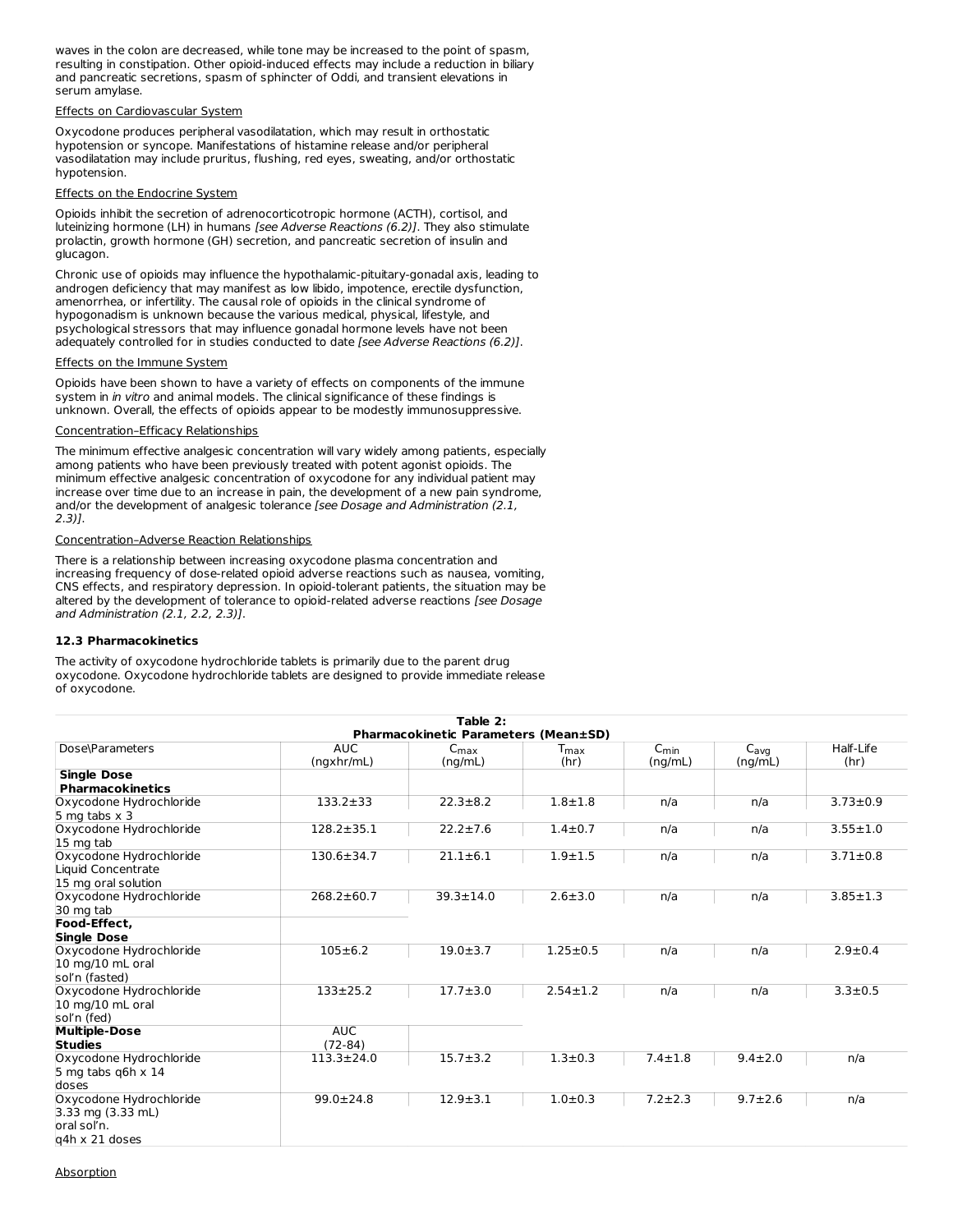About 60% to 87% of an oral dose of oxycodone reaches the systemic circulation in comparison to a parenteral dose. This high oral bioavailability (compared to other oral opioids) is due to lower presystemic and/or first-pass metabolism of oxycodone. The relative oral bioavailability of oxycodone hydrochloride 15 mg and 30 mg tablets, compared to the 5 mg oxycodone hydrochloride tablets, is 96% and 101% respectively. Oxycodone hydrochloride 15 mg tablets and 30 mg tablets are bioequivalent to the 5 mg oxycodone hydrochloride tablet (see Table 2 for pharmacokinetic parameters). Dose proportionality of oxycodone has been established using the oxycodone hydrochloride 5 mg tablets at doses of 5 mg, 15 mg (three 5 mg tablets) and 30 mg (six 5 mg tablets) based on extent of absorption (AUC) (see Figure 1). It takes approximately 18 to 24 hours to reach steady-state plasma concentrations of oxycodone with oxycodone hydrochloride tablets.

**Figure 1 - Oxycodone Dose-Proportionality Study 5 mg, 15 mg, and 30 mg (single-dose)**



### Food Effect

A single-dose food effect study was conducted in normal volunteers using the 5 mg/5 mL solution. The concurrent intake of a high fat meal was shown to enhance the extent (27% increase in AUC), but not the rate of oxycodone absorption from the oral solution (see Table 2). In addition, food caused a delay in  $T_{\rm max}$  (1.25 to 2.54 hour). Similar effects of food are expected with the 15 mg and 30 mg tablets.

### Distribution

Following intravenous administration, the volume of distribution (V $_{\rm{SS}}$ ) for oxycodone was 2.6 L/kg. Plasma protein binding of oxycodone at 37°C and a pH of 7.4 was about 45%. Oxycodone has been found in breast milk [see Special Populations (8.2)].

# Elimination

# Metabolism

A high portion of oxycodone is N-dealkylated to noroxycodone during first-pass metabolism, and is catalyzed by CYP3A4. Oxymorphone is formed by the Odemethylation of oxycodone. The metabolism of oxycodone to oxymorphone is catalyzed by CYP2D6 [see Drug Interactions (7)]. Free and conjugated noroxycodone, free and conjugated oxycodone, and oxymorphone are excreted in human urine following a single oral dose of oxycodone. The major circulating metabolite is noroxycodone with an AUC ratio of 0.6 relative to that of oxycodone. Oxymorphone is present in the plasma only in low concentrations. The analgesic activity profile of other metabolites is not known at present.

#### Excretion

Oxycodone and its metabolites are excreted primarily via the kidney. The amounts measured in the urine have been reported as follows: free oxycodone up to 19%; conjugated oxycodone up to 50%; free oxymorphone 0%; conjugated oxymorphone ≤14%; both free and conjugated noroxycodone have been found in the urine but not quantified. The total plasma clearance was 0.8 L/min for adults. Apparent elimination half-life of oxycodone following the administration of oxycodone hydrochloride tablets was 3.5 to 4 hours.

### Specific Populations

### Age: Geriatric Population

Population pharmacokinetic studies conducted with oxycodone hydrochloride tablets, indicated that the plasma concentrations of oxycodone did not appear to be increased in patients over the age of 65.

### Hepatic Impairment

In a clinical trial supporting the development of oxycodone hydrochloride tablets, too few patients with decreased hepatic function were evaluated to study these potential differences. However, because oxycodone is extensively metabolized in the liver, its clearance may decrease in hepatic impaired patients [see Use in Specific Populations  $(8.6)$ ].

### Renal Impairment

This drug is known to be substantially excreted by the kidney, and the risk of adverse reactions to this drug may be greater in patients with impaired renal function [see Use in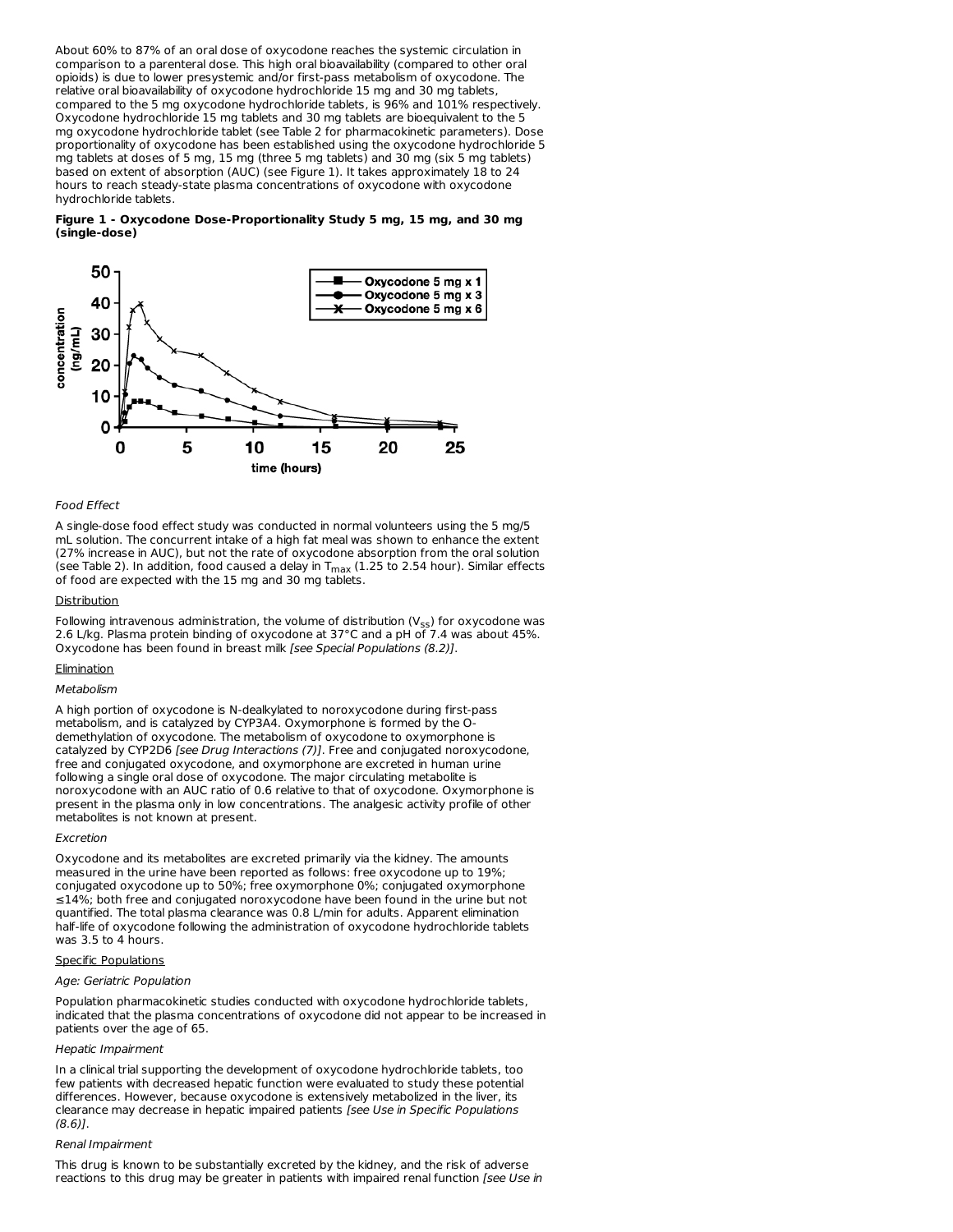# **13 NONCLINICAL TOXICOLOGY**

#### **13.1 Carcinogenesis, Mutagenesis, Impairment of Fertility**

**Carcinogenesis** 

Long-term studies have not been performed in animals to evaluate the carcinogenic potential of oxycodone hydrochloride tablets or oxycodone.

#### Mutagenesis

Oxycodone hydrochloride was genotoxic in an in vitro mouse lymphoma assay in the presence of metabolic activation. There was no evidence of genotoxic potential in an in vitro bacterial reverse mutation assay (Salmonella typhimurium and Escherichia coli) or in an assay for chromosomal aberrations (in vivo mouse bone marrow micronucleus assay).

### Impairment of Fertility

Studies in animals to evaluate the potential impact of oxycodone on fertility have not been conducted.

# **16 HOW SUPPLIED/STORAGE AND HANDLING**

Oxycodone hydrochloride tablets, USP are available as follows:

5 mg tablets: white, round, biconvex tablets debossed "ALG 263" on one side and score line on the other side.

Bottles of 500 tablets: NDC 47781-263-05 Bottles of 100 tablets: NDC 47781-263-01

15 mg tablets: green, round, biconvex tablets, debossed "ALG 264" on one side and score line on the other side. Bottles of 500 tablets: NDC 47781-264-05 Bottles of 100 tablets: NDC 47781-264-01

30 mg tablets: blue, round, biconvex tablets, debossed "ALG 265" on one side and score line on the other side. Bottles of 500 tablets: NDC 47781-265-05 Bottles of 100 tablets: NDC 47781-265-01

DEA Order Form Required

Dispense in a tight, light-resistant container. Protect from moisture.

Store at 25°C (77°F); excursions are permitted to 15°C to 30°C (59°F to 86°F) [See USP Controlled Room Temperature].

Store oxycodone hydrochloride tablets securely and dispose of properly [see Patient Counseling Information (17)].

# **17 PATIENT COUNSELING INFORMATION**

Advise the patient to read the FDA-approved patient labeling (Medication Guide).

#### Storage and Disposal

Because of the risks associated with accidental ingestion, misuse, and abuse, advise patients to store oxycodone hydrochloride tablets securely, out of sight and reach of children, and in a location not accessible by others, including visitors to the home [see Warnings and Precautions (5.1, 5.3), Drug Abuse and Dependence (9.2)]. Inform patients that leaving oxycodone hydrochloride tablets unsecured can pose a deadly risk to others in the home.

Advise patients and caregivers that when medicines are no longer needed, they should be disposed of promptly. Expired, unwanted, or unused oxycodone hydrochloride tablets should be disposed of by flushing the unused medication down the toilet if a drug take-back option is not readily available. Inform patients that they can visit www.fda.gov/drugdisposal for a complete list of medicines recommended for disposal by flushing, as well as additional information on disposal of unused medicines.

#### Addiction, Abuse and Misuse

Inform patients that the use of oxycodone hydrochloride tablets, even when taken as recommended, can result in addiction, abuse, and misuse, which can lead to overdose and death [see Warnings and Precautions (5.1)]. Instruct patients not to share oxycodone hydrochloride tablets with others and to take steps to protect oxycodone hydrochloride tablets from theft and misuse.

### Threatening Respiratory Depression

Inform patients of the risk of life-threatening respiratory depression, including information that the risk is greatest when starting oxycodone hydrochloride tablets or when the dosage is increased, and that it can occur even at recommended dosages.

Educate patients and caregivers on how to recognize respiratory depression and emphasize the importance of calling 911 or getting emergency medical help right away in the event of a known or suspected overdose [see Warnings and Precautions (5.3)].

Patient Access to Naloxone for the Emergency Treatment of Opioid Overdose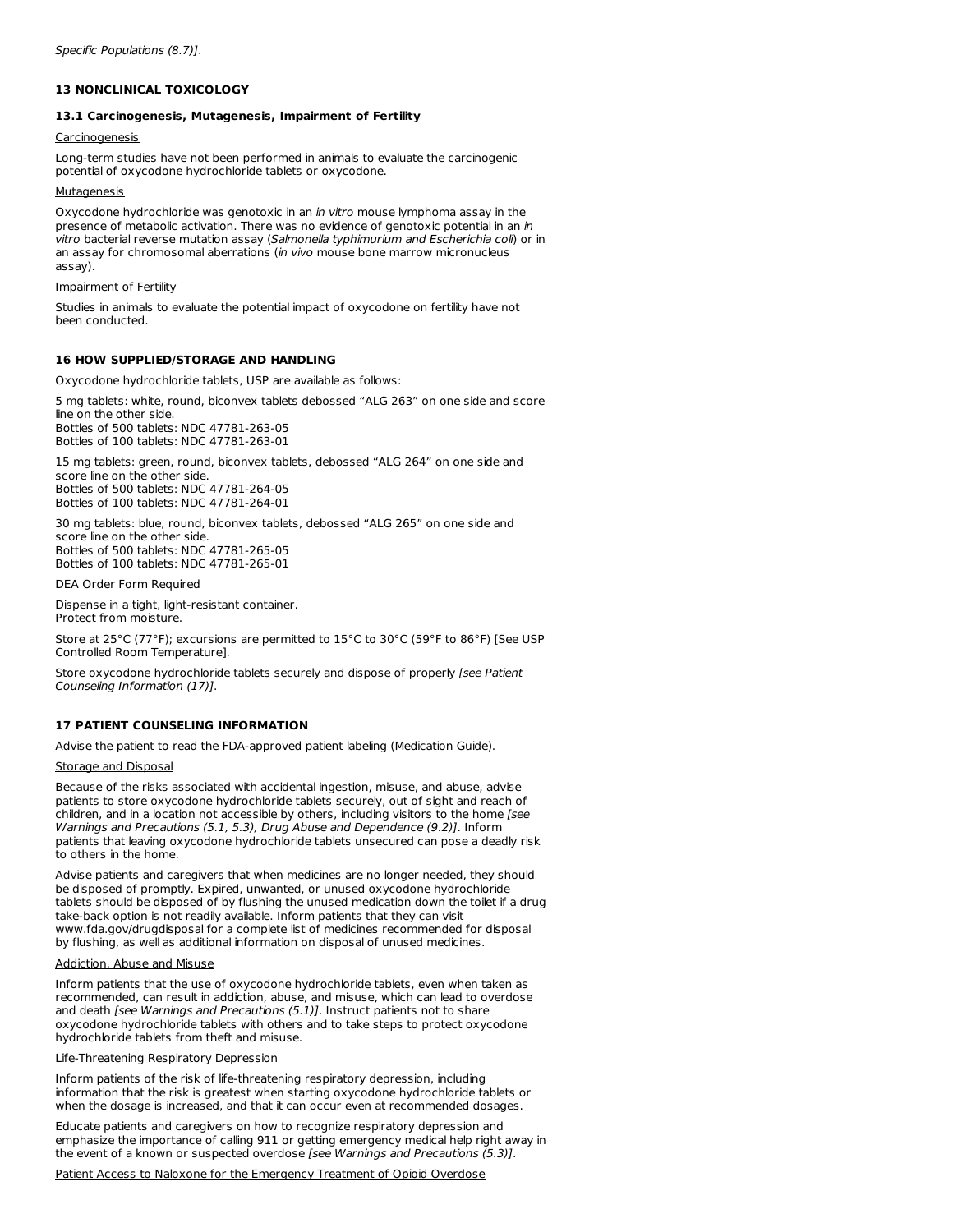Discuss with the patient and caregiver the availability of naloxone for the emergency treatment of opioid overdose, both when initiating and renewing treatment with oxycodone hydrochloride tablets. Inform patients and caregivers about the various ways to obtain naloxone as permitted by individual state naloxone dispensing and prescribing requirements or guidelines (e.g., by prescription, directly from a pharmacist, or as part of a community-based program) [see Dosage and Administration (2.2), Warnings and Precautions (5.3)].

Educate patients and caregivers on how to recognize the signs and symptoms of an overdose.

Explain to patients and caregivers that naloxone's effects are temporary, and that they must call 911 or get emergency medical help right away in all cases of known or suspected opioid overdose, even if naloxone is administered [see Overdosage (10)].

If naloxone is prescribed, also advise patients and caregivers:

• How to treat with naloxone in the event of an opioid overdose

• To tell family and friends about their naloxone and to keep it in a place where family and friends can access it in an emergency

•To read the Patient Information (or other educational material) that will come with their naloxone. Emphasize the importance of doing this before an opioid emergency happens, so the patient and caregiver will know what to do.

### Accidental Ingestion

Inform patients that accidental ingestion, especially by children, may result in respiratory depression or death [see Warnings and Precautions (5.3)].

### Interactions with Benzodiazepines and Other CNS Depressants

Inform patients and caregivers that potentially fatal additive effects may occur if oxycodone hydrochloride tablets are used with benzodiazepines or other CNS depressants, including alcohol, and not to use these concomitantly unless supervised by a healthcare provider [see Warnings and Precautions (5.6), Drug Interactions (7)].

### Serotonin Syndrome

Inform patients that opioids could cause a rare but potentially life-threatening condition resulting from concomitant administration of serotonergic drugs. Warn patients of the symptoms of serotonin syndrome and to seek medical attention right away if symptoms develop. Instruct patients to inform their healthcare providers if they are taking, or plan to take serotonergic medication [see Drug Interactions (7)].

### MAOI Interaction

Inform patients to avoid taking oxycodone hydrochloride tablets while using any drugs that inhibit monoamine oxidase. Patients should not start MAOIs while taking oxycodone hydrochloride tablets [see Drug Interactions (7)].

# Adrenal Insufficiency

Inform patients that opioids could cause adrenal insufficiency, a potentially lifethreatening condition. Adrenal insufficiency may present with non-specific symptoms and signs such as nausea, vomiting, anorexia, fatigue, weakness, dizziness and low blood pressure. Advise patients to seek medical attention if they experience a constellation of these symptoms [see Warnings and Precautions (5.8)].

### Important Administration Instructions

Instruct patients how to properly take oxycodone hydrochloride tablets. Patients should be advised not to adjust the dose of oxycodone hydrochloride tablets without consulting the prescribing healthcare provider [see Dosage and Administration (2), Warnings and Precautions (5.13)].

### Important Discontinuation Instructions

In order to avoid developing withdrawal symptoms, instruct patients not to discontinue oxycodone hydrochloride tablets without first discussing a tapering plan with the prescriber [see Dosage and Administration (2.4)].

# Hypotension

Inform patients that oxycodone hydrochloride tablets may cause orthostatic hypotension and syncope. Instruct patients how to recognize symptoms of low blood pressure and how to reduce the risk of serious consequences should hypotension occur (e.g., sit or lie down, carefully rise from sitting or lying position) [see Warnings and Precautions (5.9)].

### Anaphylaxis

Inform patients that anaphylaxis has been reported with ingredients contained in oxycodone hydrochloride tablets. Advise patients how to recognize such a reaction and when to seek medical attention [see Contraindications (4), Adverse Reactions (6.2)].

# **Pregnancy**

# Neonatal Opioid Withdrawal Syndrome

Inform female patients of reproductive potential that prolonged use of oxycodone hydrochloride tablets during pregnancy can result in neonatal opioid withdrawal syndrome, which may be life-threatening if not recognized and treated [see Warnings and Precautions (5.3), Use in Specific Populations (8.1)].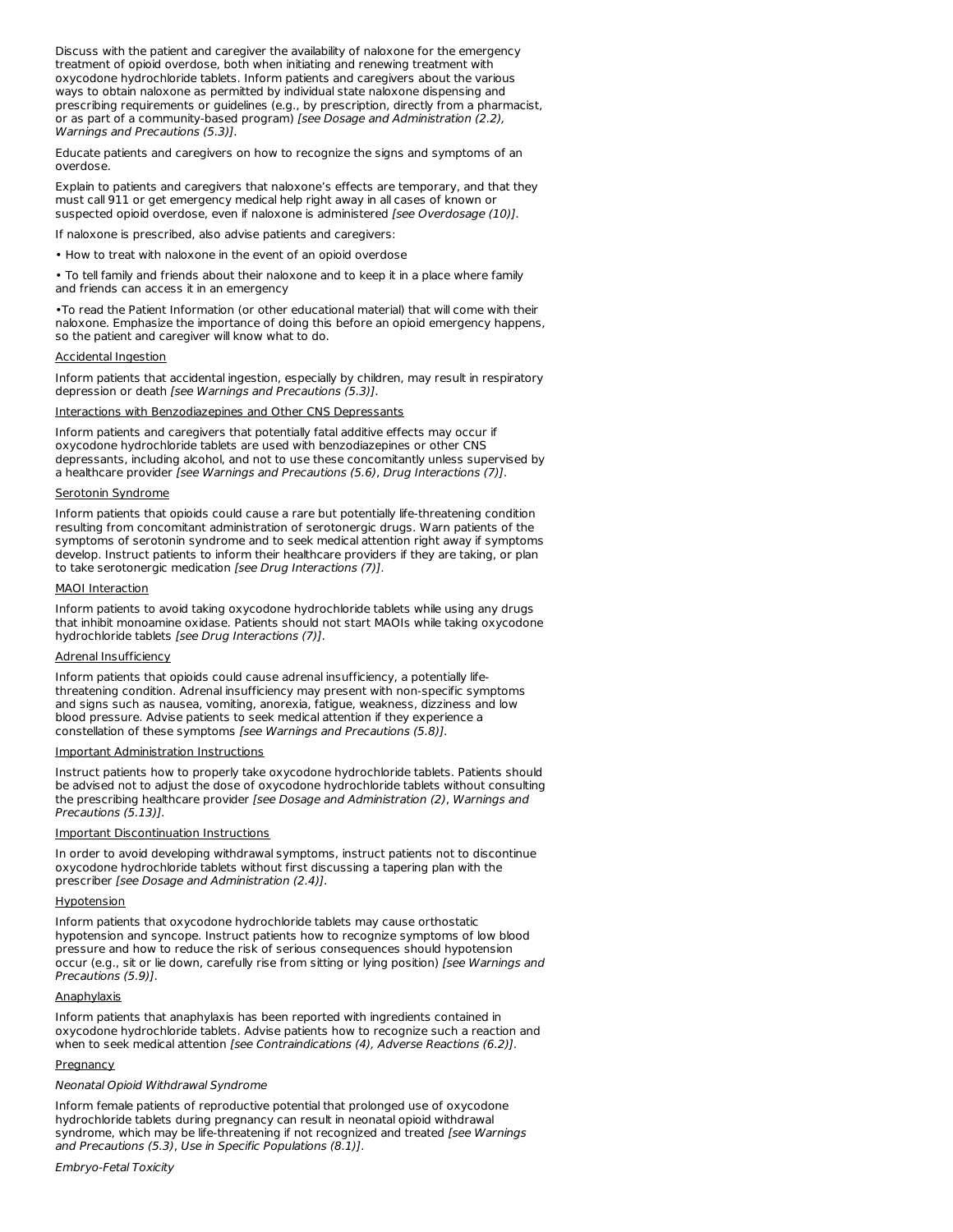Inform female patients of reproductive potential that oxycodone hydrochloride tablets can cause fetal harm and to inform their healthcare provider of a known or suspected pregnancy [see Use in Specific Populations (8.1)].

### Lactation

Advise nursing mothers to monitor infants for increased sleepiness (more than usual), breathing difficulties, or limpness. Instruct nursing mothers to seek immediate medical care if they notice these signs [see Use in Specific Populations (8.2)].

### Infertility

Inform patients that chronic use of opioids may cause reduced fertility. It is not known whether these effects on fertility are reversible [see Use in Specific Populations (8.3)].

### Driving or Operating Machinery

Inform patients that oxycodone hydrochloride tablets may impair the ability to perform potentially hazardous activities such as driving a car or operating dangerous machinery. Advise patients not to perform such tasks until they know how they will react to the medication [see Warnings and Precautions (5.14)].

### **Constipation**

Advise patients of the potential for severe constipation, including management instructions and when to seek medical attention [see Adverse Reactions (6), Clinical Pharmacology (12.1)].

Product of USA

Manufactured by: Norwich Pharmaceuticals, Inc. Norwich, NY 13815 USA

Distributed by: Alvogen, Inc. Morristown, NJ 07960 USA

To request medical information or to report suspected adverse reactions, contact Alvogen, Inc. at 1-866-770-3024.

Revised: 03/2021 PI263-06

# **Medication Guide**

# **Oxycodone Hydrochloride (ox" i koe' done hye" droe klor' ide) Tablets USP, CII**

# **Oxycodone hydrochloride tablets are:**

- A strong prescription pain medicine that contains an opioid (narcotic) that is used to manage pain severe enough to require an opioid pain medicine, when other pain treatments such as non-opioid pain medicines do not treat your pain well enough or you cannot tolerate them.
- An opioid pain medicine that can put you at risk for overdose and death. Even if you take your dose correctly as prescribed you are at risk for opioid addiction, abuse, and misuse that can lead to death.

# **Important information about oxycodone hydrochloride tablets:**

- **Get emergency help or call 911 right away if you take too many oxycodone hydrochloride tablets (overdose).** When you first start taking oxycodone hydrochloride tablets, when your dose is changed, or if you take too much (overdose), serious or life-threatening breathing problems that can lead to death may occur. Talk to your healthcare provider about naloxone, a medicine for the emergency treatment of an opioid overdose.
- Taking oxycodone hydrochloride tablets with other opioid medicines, benzodiazepines, alcohol, or other central nervous system depressants (including street drugs) can cause severe drowsiness, decreased awareness, breathing problems, coma, and death.
- Never give anyone else your oxycodone hydrochloride tablets. They could die from taking them. Selling or giving away oxycodone hydrochloride tablets is against the law.
- Store oxycodone hydrochloride tablets securely, out of sight and reach of children, and in a location not accessible by others, including visitors to the home.

# **Do not take oxycodone hydrochloride tablets if you have:**

- severe asthma, trouble breathing, or other lung problems.
- a bowel blockage or have narrowing of the stomach or intestines.
- allergy to oxycodone.

# **Before taking oxycodone hydrochloride tablets, tell your healthcare provider**

- **if you have a history of:**
- head injury, seizures
- problems urinating
- abuse of street or prescription drugs, alcohol addiction, opiod overdose, or mental health problems.
- liver, kidney, thyroid problems
- pancreas or gallbladder problems

# **Tell your healthcare provider if you are:**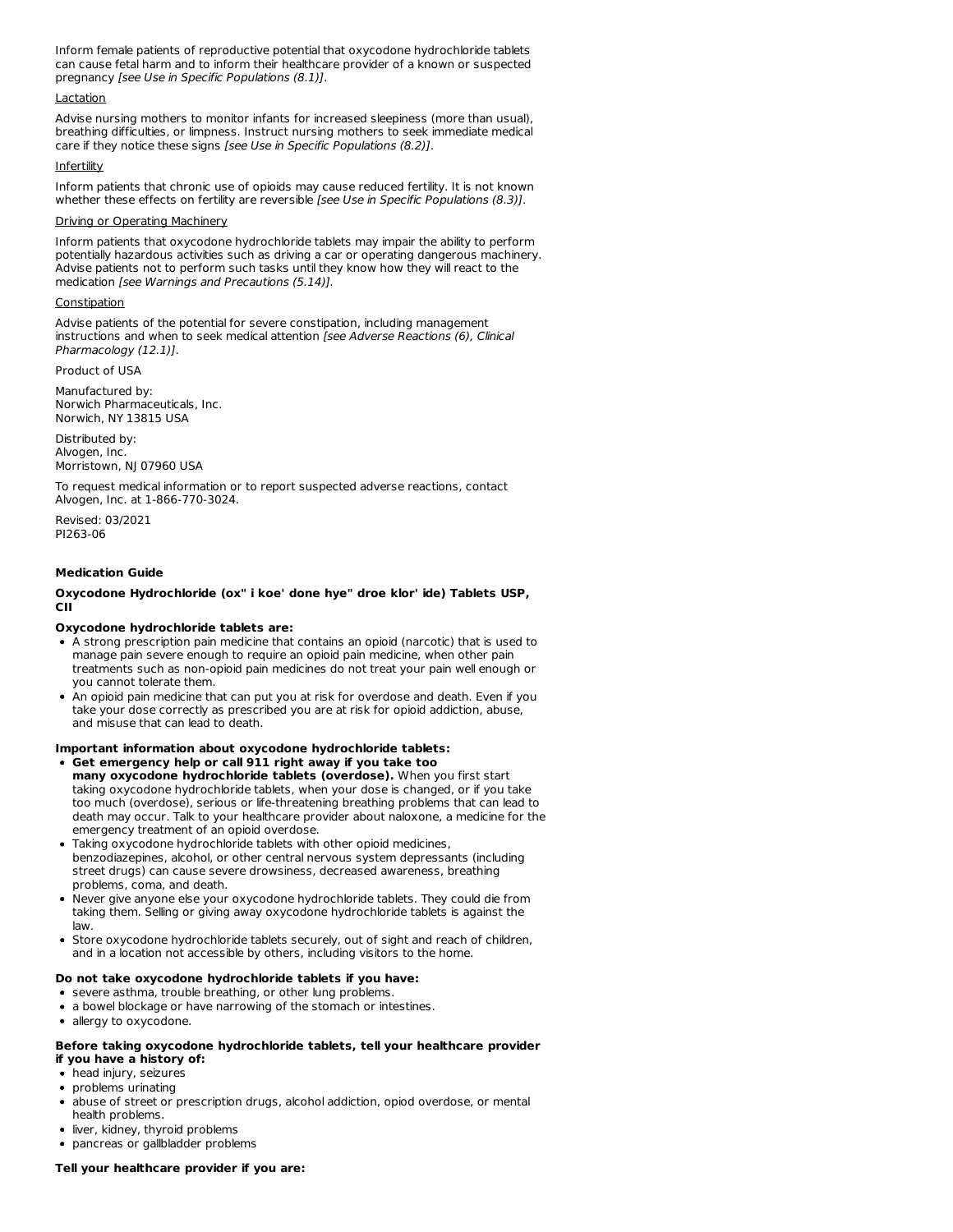- **pregnant or planning to become pregnant.** Prolonged use of oxycodone hydrochloride tablets during pregnancy can cause withdrawal symptoms in your newborn baby that could be life-threatening if not recognized and treated.
- **breastfeeding.** Oxycodone hydrochloride passes into breast milk and may harm your baby.
- living in a household where there are small children or someone who has abused street or prescription druas.
- taking prescription or over-the-counter medicines, vitamins, or herbal supplements. Taking oxycodone hydrochloride tablets with certain other medicines can cause serious side effects that could lead to death.

# **When taking oxycodone hydrochloride tablets:**

- Do not change your dose. Take oxycodone hydrochloride tablets exactly as prescribed by your healthcare provider. Use the lowest dose possible for the shortest time needed.
- Take your prescribed dose every 4 to 6 hours. Do not take more than your prescribed dose. If you miss a dose, take your next dose at your usual time.
- Call your healthcare provider if the dose you are taking does not control your pain. If you have been taking oxycodone hydrochloride tablets regularly, do not stop
- taking oxycodone hydrochloride tablets without talking to your healthcare provider. Dispose of expired, unwanted, or unused oxycodone hydrochloride tablets by
- promptly flushing down the toilet, if a drug take-back option is not readily available. Visit www.fda.gov/drugdisposal for additional information on disposal of unused medicines.

### **While taking oxycodone hydrochloride tablets DO NOT:**

- Drive or operate heavy machinery, until you know how oxycodone hydrochloride tablets affect you. Oxycodone hydrochloride tablets can make you sleepy, dizzy, or lightheaded.
- Drink alcohol or use prescription or over-the-counter medicines that contain alcohol. Using products containing alcohol during treatment with oxycodone hydrochloride tablets may cause you to overdose and die.

### **The possible side effects of oxycodone hydrochloride tablets are:**

constipation, nausea, sleepiness, vomiting, tiredness, headache, dizziness, abdominal pain. Call your healthcare provider if you have any of these symptoms and they are severe.

# **Get emergency medical help or call 911 right away if you have:**

trouble breathing, shortness of breath, fast heartbeat, chest pain, swelling of your face, tongue, or throat, extreme drowsiness, light-headedness when changing positions, feeling faint, agitation, high body temperature, trouble walking, stiff muscles, or mental changes such as confusion.

These are not all the possible side effects of oxycodone hydrochloride tablets. Call your doctor for medical advice about side effects. You may report side effects to FDA at 1- 800-FDA-1088. **For more information call Alvogen, Inc. at 1-866-770-3024 or go to dailymed.nlm.nih.gov**

Product of USA

Manufactured by: Norwich Pharmaceuticals, Inc. Norwich, NY 13815 USA

Distributed by: Alvogen, Inc. Morristown, NJ 07960 USA

**This Medication Guide has been approved by the U.S. Food and Drug Administration.**

Revised: 03/2021 PL263-02

# **PACKAGE LABEL. PRINCIPAL DISPLAY PANEL**

# **NDC** 47781-**263**-01

Oxycodone Hydrochloride Tablets, USP CII

5 mg

PHARMACIST: Dispense the Medication Guide provided separately to each patient

Rx only 100 Tablets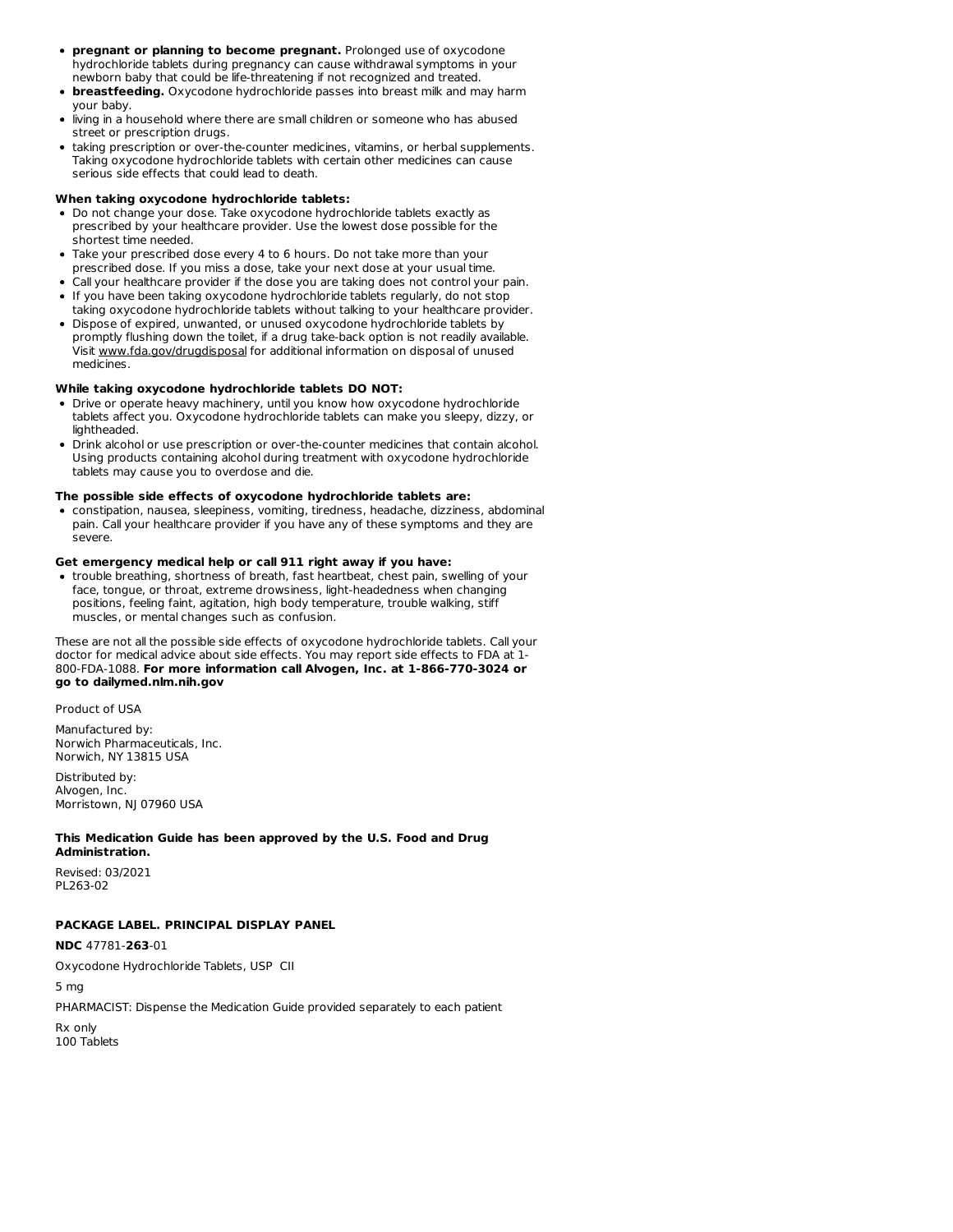

# **PACKAGE LABEL. PRINCIPAL DISPLAY PANEL**

# **NDC** 47781-**264**-01

Oxycodone Hydrochloride Tablets, USP CII

15 mg

PHARMACIST: Dispense the Medication Guide provided separately to each patient

Rx only 100 Tablets



# **PACKAGE LABEL. PRINCIPAL DISPLAY PANEL**

# **NDC** 47781-**265**-01

Oxycodone Hydrochloride Tablets, USP CII

30 mg

PHARMACIST: Dispense the Medication Guide provided separately to each patient.

Rx only 100 Tablets

Usual Dosage:<br>For dispensing and other<br>prescribing information,<br>see package insert. Each Tablet<br>Contains:<br>30 mg of Oxycodone<br>Hydrochloride, USP. NDC 47781-265-01  $WZ$ NDC 47781-265-01<br>
Oxycodone III<br>
Udrochloride F **Hydrochloride Keep this and all<br>medication out of<br>reach of children.** Dispense in a tight,<br>light-resistant container<br>as defined in the USP. Tablets, USP PKGD2777  $\infty$  $(30 \text{ mg})$ PROTECT FROM MOISTURE **PHARMACIST: Dispense the<br>Medication Guide provided<br>separately to each patient.** Store at 25°C (77°F)<br>excursions are permitted<br>to 15° to 30°C (59° to 86°F)<br>[See USP Controlled Room<br>Temperature]. 2650 Product of USA Manufactured by:<br>Norwich Pharmaceuticals, Inc<br>Norwich, NY 13815 USA Rx only<br>100 Tablets Distributed by:<br>Alvogen, Inc.<br>Morristown, NJ 07960 USA 265-01-06<br>Rev. 03/2021 **GAIvogen®** 

| <b>OXYCODONE HYDROCHLORIDE</b><br>oxycodone hydrochloride tablet            |                                          |                            |                          |  |                 |
|-----------------------------------------------------------------------------|------------------------------------------|----------------------------|--------------------------|--|-----------------|
| <b>Product Information</b>                                                  |                                          |                            |                          |  |                 |
| <b>Product Type</b>                                                         | HUMAN PRESCRIPTION DRUG                  | <b>Item Code (Source)</b>  |                          |  | NDC:47781-263   |
| <b>Route of Administration</b>                                              | ORAL                                     | CII<br><b>DEA Schedule</b> |                          |  |                 |
|                                                                             |                                          |                            |                          |  |                 |
| <b>Active Ingredient/Active Moiety</b>                                      |                                          |                            |                          |  |                 |
|                                                                             | <b>Ingredient Name</b>                   |                            | <b>Basis of Strength</b> |  | <b>Strength</b> |
| OXYCODONE HYDROCHLORIDE (UNII: C1EN 2TE6C) (OXYCODONE -<br>UNII:CD35PMG570) | <b>OXYCODONE</b><br><b>HYDROCHLORIDE</b> |                            | 5 <sub>mg</sub>          |  |                 |
|                                                                             |                                          |                            |                          |  |                 |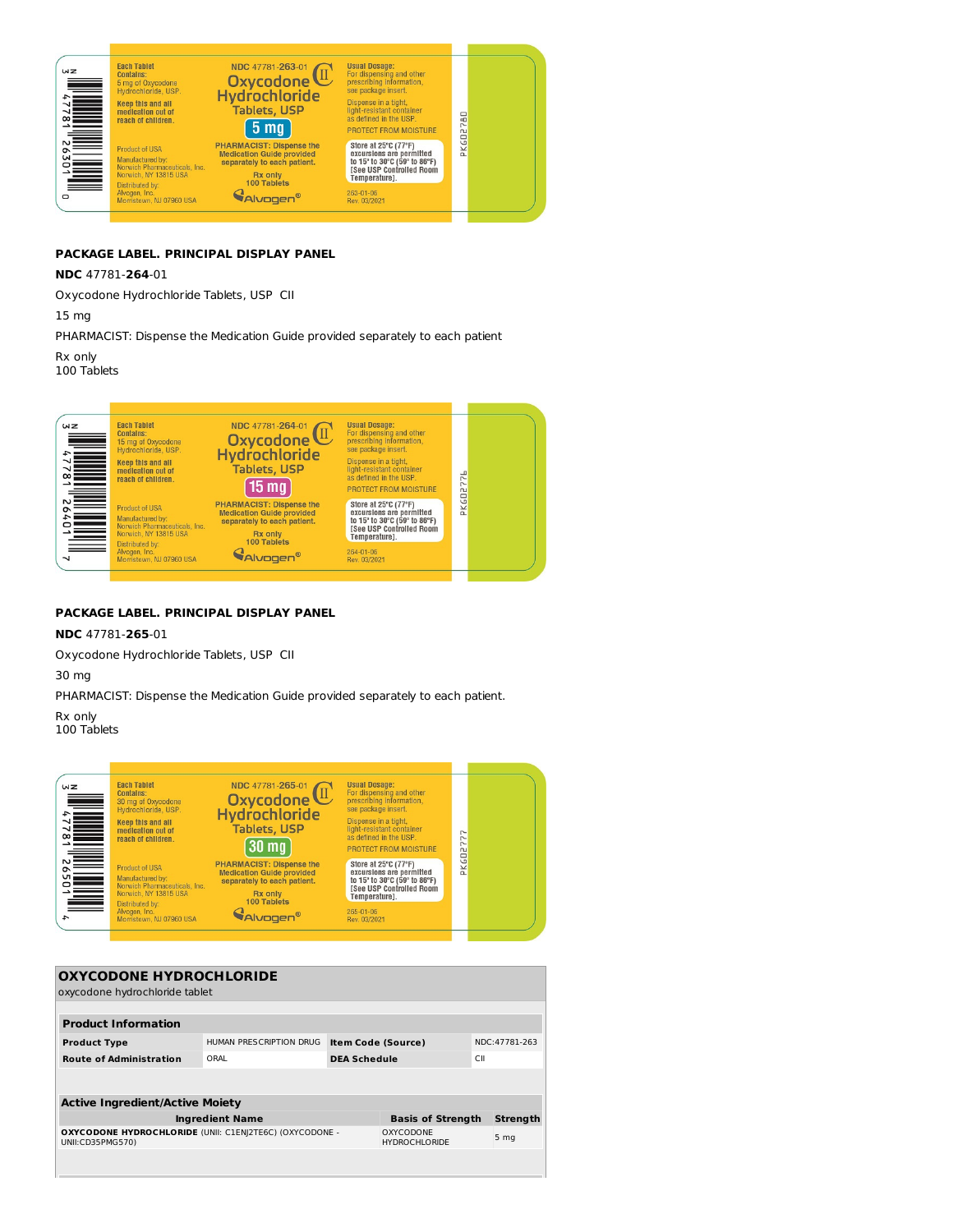| <b>Inactive Ingredients</b>                                                                                            |                                                                                    |                                            |                         |  |                     |                                          |                 |                                     |
|------------------------------------------------------------------------------------------------------------------------|------------------------------------------------------------------------------------|--------------------------------------------|-------------------------|--|---------------------|------------------------------------------|-----------------|-------------------------------------|
| SILICON DIOXIDE (UNII: ETJ7Z6XBU4)                                                                                     |                                                                                    |                                            | <b>Ingredient Name</b>  |  |                     |                                          |                 | <b>Strength</b>                     |
| MICROCRYSTALLINE CELLULOSE (UNII: OP1R32D61U)                                                                          |                                                                                    |                                            |                         |  |                     |                                          |                 |                                     |
| <b>STEARIC ACID (UNII: 4ELV7Z65AP)</b>                                                                                 |                                                                                    |                                            |                         |  |                     |                                          |                 |                                     |
| STARCH, CORN (UNII: O8232NY3SJ)                                                                                        |                                                                                    |                                            |                         |  |                     |                                          |                 |                                     |
| <b>Product Characteristics</b>                                                                                         |                                                                                    |                                            |                         |  |                     |                                          |                 |                                     |
| Color                                                                                                                  |                                                                                    | <b>WHITE</b>                               | <b>Score</b>            |  |                     |                                          | 2 pieces        |                                     |
| Shape                                                                                                                  |                                                                                    | <b>ROUND</b>                               | Size                    |  |                     |                                          | 6mm             |                                     |
| Flavor                                                                                                                 |                                                                                    |                                            | <b>Imprint Code</b>     |  |                     |                                          | ALG;263         |                                     |
| <b>Contains</b>                                                                                                        |                                                                                    |                                            |                         |  |                     |                                          |                 |                                     |
| <b>Packaging</b>                                                                                                       |                                                                                    |                                            |                         |  |                     |                                          |                 |                                     |
| #<br><b>Item Code</b>                                                                                                  |                                                                                    | <b>Package Description</b>                 |                         |  |                     | <b>Marketing Start</b><br><b>Date</b>    |                 | <b>Marketing End</b><br><b>Date</b> |
| NDC:47781-263- 100 in 1 BOTTLE; Type 0: Not a Combination<br>$\mathbf{1}$<br>01                                        |                                                                                    |                                            |                         |  | 12/30/2011          |                                          |                 |                                     |
| NDC:47781-263-                                                                                                         | Product                                                                            | 500 in 1 BOTTLE; Type 0: Not a Combination |                         |  |                     |                                          |                 |                                     |
| $\overline{2}$<br>05                                                                                                   | Product                                                                            |                                            |                         |  | 12/30/2011          |                                          |                 |                                     |
|                                                                                                                        |                                                                                    |                                            |                         |  |                     |                                          |                 |                                     |
| <b>Marketing Information</b><br><b>Marketing</b>                                                                       |                                                                                    | <b>Application Number or Monograph</b>     |                         |  |                     | <b>Marketing Start</b>                   |                 | <b>Marketing End</b>                |
| Category                                                                                                               |                                                                                    |                                            | Citation                |  |                     | Date                                     |                 | Date                                |
| ANDA                                                                                                                   | ANDA202116                                                                         |                                            |                         |  | 12/30/2011          |                                          |                 |                                     |
|                                                                                                                        |                                                                                    |                                            |                         |  |                     |                                          |                 |                                     |
| <b>OXYCODONE HYDROCHLORIDE</b><br>oxycodone hydrochloride tablet                                                       |                                                                                    |                                            |                         |  |                     |                                          |                 |                                     |
| <b>Product Information</b>                                                                                             |                                                                                    |                                            |                         |  |                     |                                          |                 |                                     |
| <b>Product Type</b>                                                                                                    |                                                                                    |                                            | HUMAN PRESCRIPTION DRUG |  |                     | Item Code (Source)                       |                 | NDC:47781-264                       |
| <b>Route of Administration</b>                                                                                         |                                                                                    | ORAL                                       |                         |  | <b>DEA Schedule</b> |                                          | СII             |                                     |
| <b>Active Ingredient/Active Moiety</b>                                                                                 |                                                                                    |                                            |                         |  |                     |                                          |                 |                                     |
|                                                                                                                        |                                                                                    | <b>Ingredient Name</b>                     |                         |  |                     | <b>Basis of Strength</b>                 |                 | Strength                            |
| OXYCODONE HYDROCHLORIDE (UNII: C1ENJ2TE6C) (OXYCODONE -<br>UNII:CD35PMG570)                                            |                                                                                    |                                            |                         |  |                     | <b>OXYCODONE</b><br><b>HYDROCHLORIDE</b> |                 | 15 mg                               |
|                                                                                                                        |                                                                                    |                                            |                         |  |                     |                                          |                 |                                     |
| <b>Inactive Ingredients</b>                                                                                            |                                                                                    |                                            |                         |  |                     |                                          |                 |                                     |
|                                                                                                                        |                                                                                    |                                            | <b>Ingredient Name</b>  |  |                     |                                          |                 | Strength                            |
| <b>SILICON DIOXIDE (UNII: ETJ7Z6XBU4)</b><br>MICROCRYSTALLINE CELLULOSE (UNII: OP1R32D61U)                             |                                                                                    |                                            |                         |  |                     |                                          |                 |                                     |
| <b>STARCH, CORN (UNII: 08232NY3SI)</b>                                                                                 |                                                                                    |                                            |                         |  |                     |                                          |                 |                                     |
| <b>STEARIC ACID (UNII: 4ELV7Z65AP)</b>                                                                                 |                                                                                    |                                            |                         |  |                     |                                          |                 |                                     |
| D&C YELLOW NO. 10 (UNII: 35SW5USQ3G)<br>FD&C BLUE NO. 2 (UNII: L06K8R7DQK)                                             |                                                                                    |                                            |                         |  |                     |                                          |                 |                                     |
|                                                                                                                        |                                                                                    |                                            |                         |  |                     |                                          |                 |                                     |
|                                                                                                                        |                                                                                    |                                            |                         |  |                     |                                          |                 |                                     |
| <b>Product Characteristics</b>                                                                                         |                                                                                    |                                            |                         |  |                     |                                          |                 |                                     |
| Color<br>Shape                                                                                                         |                                                                                    | GREEN<br><b>ROUND</b>                      | <b>Score</b><br>Size    |  |                     |                                          | 2 pieces<br>6mm |                                     |
| Flavor                                                                                                                 |                                                                                    |                                            | <b>Imprint Code</b>     |  |                     |                                          | ALG;264         |                                     |
| <b>Contains</b>                                                                                                        |                                                                                    |                                            |                         |  |                     |                                          |                 |                                     |
|                                                                                                                        |                                                                                    |                                            |                         |  |                     |                                          |                 |                                     |
| Packaging                                                                                                              |                                                                                    |                                            |                         |  |                     |                                          |                 |                                     |
| <b>Item Code</b><br>#                                                                                                  |                                                                                    | <b>Package Description</b>                 |                         |  |                     | <b>Marketing Start</b><br>Date           |                 | <b>Marketing End</b><br>Date        |
| $\mathbf{1}$<br>01                                                                                                     | NDC:47781-264- 100 in 1 BOTTLE; Type 0: Not a Combination<br>12/30/2011<br>Product |                                            |                         |  |                     |                                          |                 |                                     |
| NDC:47781-264-<br>500 in 1 BOTTLE; Type 0: Not a Combination<br>$\overline{\mathbf{2}}$<br>12/30/2011<br>05<br>Product |                                                                                    |                                            |                         |  |                     |                                          |                 |                                     |
|                                                                                                                        |                                                                                    |                                            |                         |  |                     |                                          |                 |                                     |
| <b>Marketing Information</b>                                                                                           |                                                                                    |                                            |                         |  |                     |                                          |                 |                                     |
| Marketing                                                                                                              |                                                                                    | <b>Application Number or Monograph</b>     |                         |  |                     | <b>Marketing Start</b>                   |                 | <b>Marketing End</b>                |
| Category<br>ANDA                                                                                                       | ANDA202116                                                                         |                                            | <b>Citation</b>         |  | 12/30/2011          | Date                                     |                 | Date                                |
|                                                                                                                        |                                                                                    |                                            |                         |  |                     |                                          |                 |                                     |
|                                                                                                                        |                                                                                    |                                            |                         |  |                     |                                          |                 |                                     |
| <b>OXYCODONE HYDROCHLORIDE</b>                                                                                         |                                                                                    |                                            |                         |  |                     |                                          |                 |                                     |

| <b>UXTLUDUNE HYDRUCHLURIDE</b> |
|--------------------------------|
| oxycodone hydrochloride tablet |
|                                |
| <b>Product Information</b>     |
|                                |